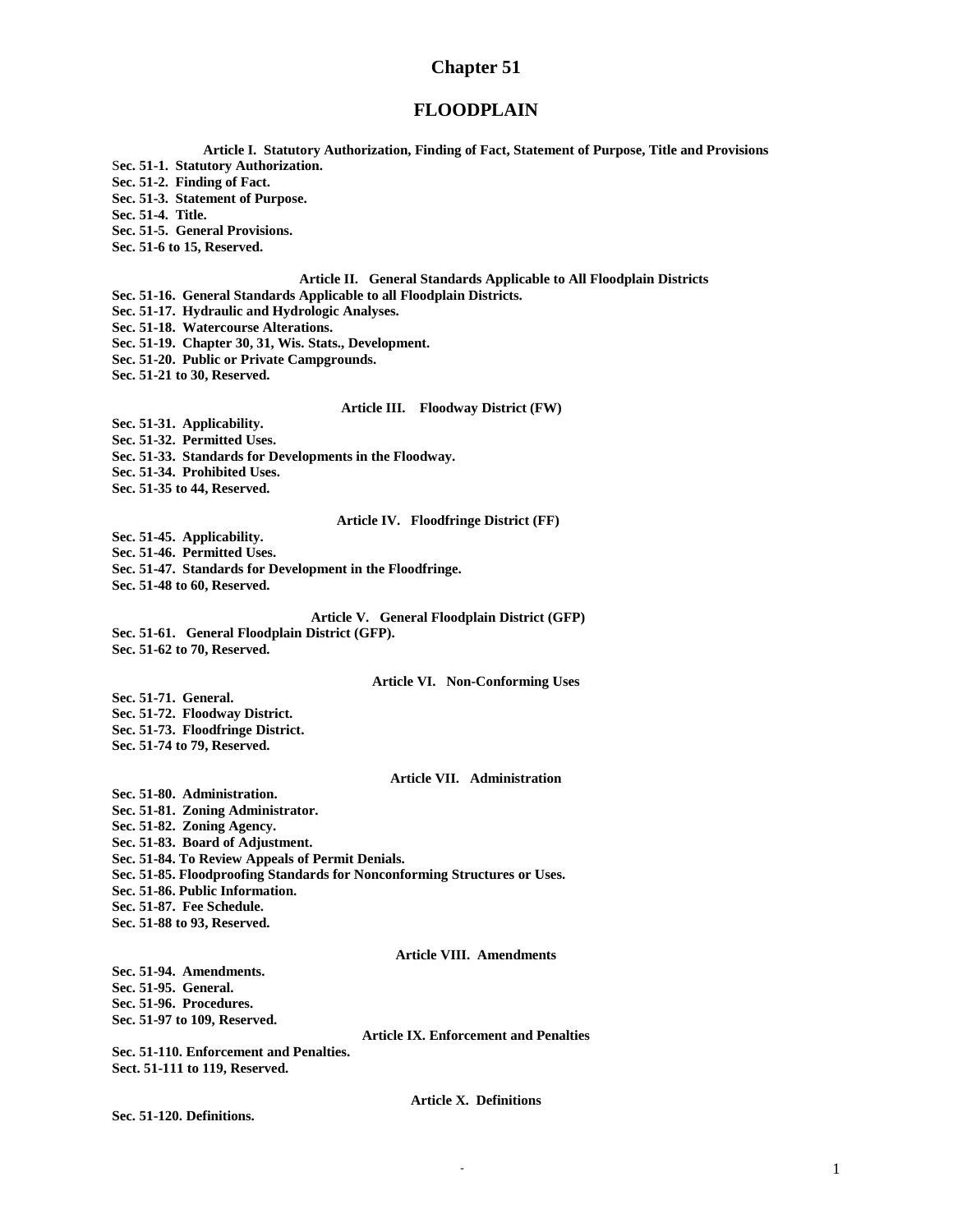### **ARTICLE I.**

## **STATUTORY AUTHORIZATION, FINDING OF FACT, STATEMENT OF PURPOSE, TITLE AND GENERAL PROVISIONS**

#### **Sec. 51-1. Statutory Authorization.**

This ordinance is adopted pursuant to the authorization in §§59.69, 59.692, and 59.694 and the requirements in §87.30, Wis. Stats.

### **Sec. 51-2. Finding of Fact.**

Uncontrolled development and use of the floodplains and rivers of this municipality would impair the public health, safety, convenience, general welfare and tax base.

#### **Sec. 51-3. Statement of Purpose.**

(a) This ordinance is intended to regulate floodplain development to:

- (1) Protect life, health and property;
- (2) Minimize expenditures of public funds for flood control projects;
- (3) Minimize rescue and relief efforts undertaken at the expense of the taxpayers;
- (4) Minimize business interruptions and other economic disruptions;
- (5) Minimize damage to public facilities in the floodplain;
- (6) Minimize the occurrence of future flood blight areas in the floodplain;
- (8) Discourage the victimization of unwary land and homebuyers;
- (9) Prevent increases in flood heights that could increase flood damage and result in conflicts between property owners; and
- (10) Discourage development in a floodplain if there is any practicable alternative to locate the activity, use or structure outside of the floodplain.

# **Sec. 51-4. Title.**

This ordinance shall be known as the Floodplain Zoning Ordinance for Calumet County, Wisconsin.

# **Sec. 51-5. General Provisions.**

(a) Areas to be Regulated.

This ordinance regulates all areas that would be covered by the regional flood or base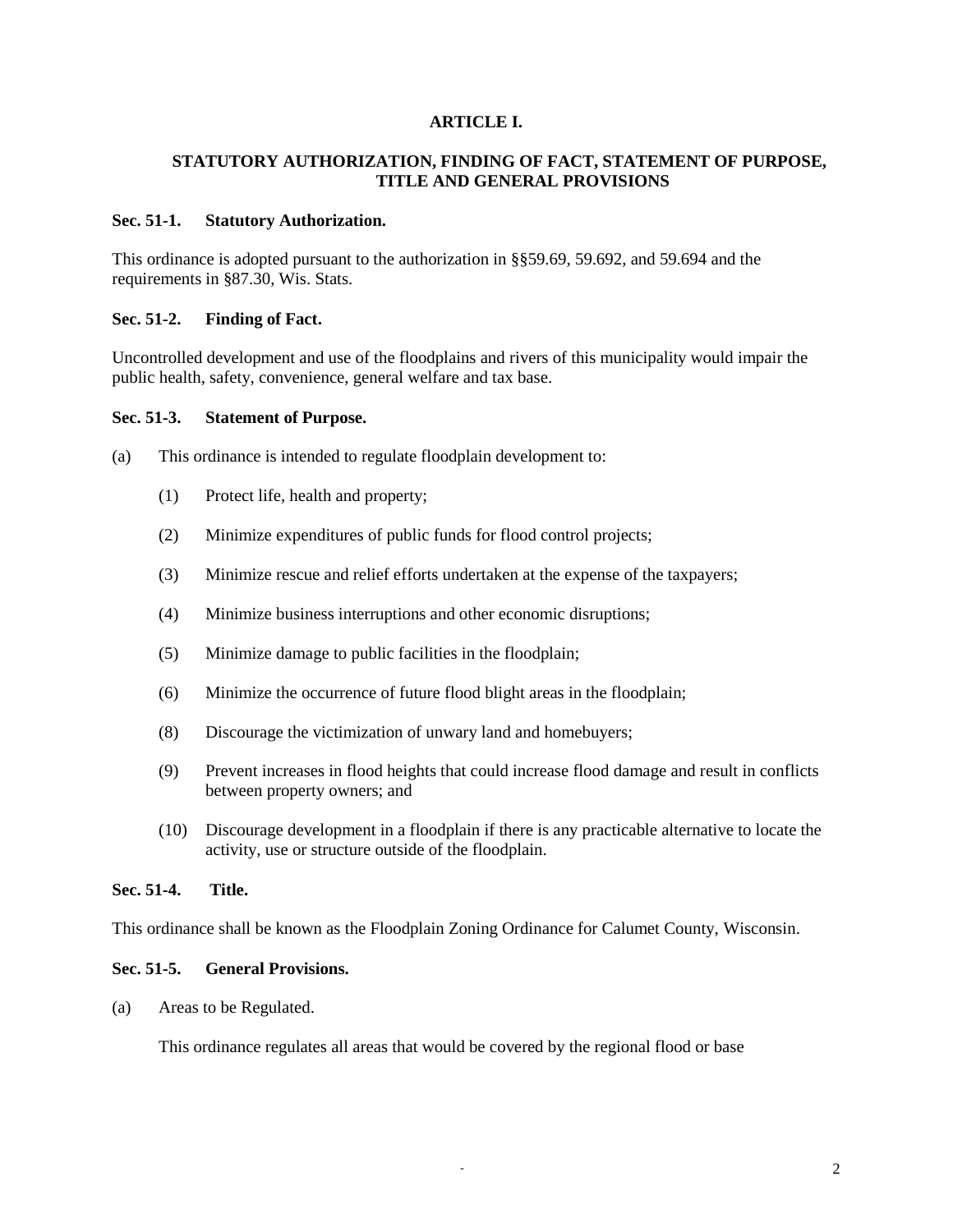Flood as shown on the Flood Insurance Rate Map (FIRM) or other maps approved by DNR. Base flood elevations are derived from the flood profiles in the Flood Insurance Study (FIS) and are shown as AE, A1-30, and AH Zones on the FIRM. Other regulatory zones are displayed as A and AO zones. Regional Flood Elevations (RFE) may be derived from other studies. If more than one map or revision is referenced, the most restrictive information shall apply.

(b) Official Maps & Revisions.

The boundaries of all floodplain districts are designated as A, AE, AH, AO or A1-30 on the maps based on the Flood Insurance Study (FIS) listed below. Any change to the base flood elevations (BFE) or any changes to the boundaries of the floodplain or floodway in the FIS or on the Flood Insurance Rate Map (FIRM) must be reviewed and approved by the DNR and FEMA through the Letter of Map Change process (see s. 51-94) before it is effective. No changes to RFE's on non-FEMA maps shall be effective until approved by the DNR. These maps and revisions are on file in the office of the Planning, Zoning and Land Information Department, Calumet County, Wisconsin. If more than one map or revision is referenced, the most restrictive information shall apply.

- (1) Official Maps: Based on the FIS:
	- A. Flood Insurance Rate Map (FIRM), panel numbers 55015C0009E, 55015C0028E, 55015C0029E, 55015C0037E, 55015C0039E, 55015C0041E, 55015C0042E, 55015C0043E, 55015C0055E, 55015C0060E, 55015C0065E, 55015C0070E, 55015C0077E, 55015C0078E, 55015C0079E, 55015C0083E, 55015C0087E, 55015C0090E, 55015C0091E, 55015C0093E, 55015C0127E, 55015C0129E, 55015C0133E, 55015C0137E, 55015C0139E, 55015C0141E, 55015C0151E, 55015C0152E, 55015C0153E, 55015C0154E, 55015C0156E, 55015C0158E, 55015C0159E, 55015C0161E, 55015C0163E, 55015C0164E, 55015C0166E, 55015C0167E, 55015C0168E, 55015C0169E, 55015C0176E, 55015C0177E, 55015C0178E, 55015C0179E, 55015C0185E, 55015C0186E, 55015C0187E, 55015C0188E, 55015C0189E, 55015C0195E, 55015C0227E, 55015C0229E, 55015C0235E, 55015C0252E, 55015C0255E, 55015C0256E, 55015C0276E, 55015C0277E, 55015C0278E, 55015C0279E, 55015C0285E, 55015C0290E, and 55015C0295E dated February 4, 2009; with corresponding profiles that are based on the FIS dated February 4, 2009 and volume number 55015CV000A.
	- B. Official Maps: Based on other studies. Any maps referenced in this section must be approved by the DNR and be more restrictive than those based on the FIS at the site of the proposed development.
		- 1. Letter of Map Revision (LOMR) (11-05-3616P, March 2, 2012).
		- 2. Letter of Map Revision (LOMR) (15-05-1737P, April 17, 2012)
		- 3. Sheboygan Marsh Dam (Field File #59.24, Sequence #308) Dam Failure Analysis (December 14, 2015), Prepared by YSJ International Consulting, LLC. Approved by WDNR on January 5, 2016.
- (c) Establishment of Floodplain Zoning Districts.
	- (1) The regional floodplain areas are divided into three districts as follows: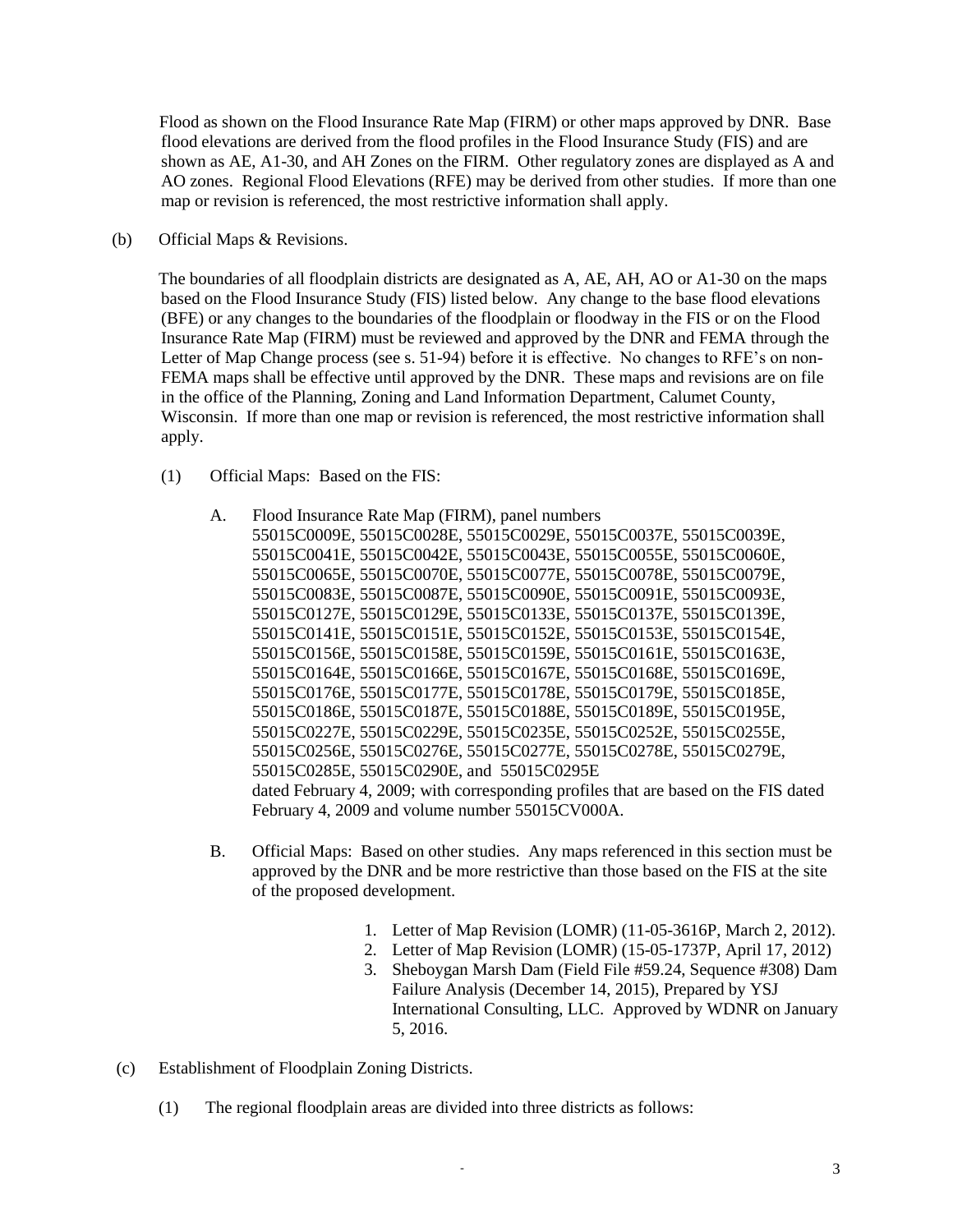- A. The Floodway District (FW) is the channel of a river or stream and those portions of the floodplain adjoining the channel required to carry the regional floodwaters and are contained within AE Zones as shown on the FIRM.
- B. The Floodfringe District (FF) is that portion between the regional flood limits and the floodway and displayed as AE Zones on the FIRM.
- C. The General Floodplain District (GFP) is those areas that may be covered by floodwater during the regional flood and does not have a BFE or floodway boundary determined, including A, AH and AO zones on the FIRM.
- (d) Locating Floodplain Boundaries.
	- (1) Discrepancies between boundaries on the official floodplain zoning map and actual field conditions shall be resolved using the criteria in paragraphs A. or B. below. If a significant difference exists, the map shall be amended according to s. 51-94. The Zoning Administrator can rely on a boundary derived from a profile elevation to grant or deny a land use permit, whether or not a map amendment is required. The Zoning Administrator shall be responsible for documenting actual pre-development field conditions and the basis upon which the district boundary was determined and for initiating any map amendments required under this section. Disputes between the Zoning Administrator and an applicant over the district boundary line shall be settled according to s. 51-83(c) and the criteria in A. and B. below. Where the flood profiles are based on established base flood elevations from a FIRM, FEMA must approve any map amendment or revision pursuant to s. 51-94.
		- A. If flood profiles exist, the map scale and the profile elevations shall determine the district boundary. The regional or base flood elevations shall govern if there are any discrepancies.
		- B. Where flood profiles do not exist for projects, the location of the boundary shall be determined by the map scale.
- (e) Removal of Lands from Floodplain.

Compliance with the provisions of this ordinance shall not be grounds for removing land from the floodplain unless it is filled at least two feet above the regional or base flood elevation, the fill is contiguous to land outside the floodplain, and the map is amended pursuant to s. 51-94.

(f) Compliance.

Any development or use within the areas regulated by this ordinance shall be in compliance with the terms of this ordinance, and other applicable local, state, and federal regulations.

(g) Municipalities and State Agencies Regulated.

Unless specifically exempted by law, all cities, villages, towns, and counties are required to comply with this ordinance and obtain all necessary permits. State agencies are required to comply if s. 13.48(13), Stats., applies. The construction, reconstruction, maintenance and repair of state highways and bridges by the Wisconsin Department of Transportation is exempt when §30.2022, Wis. Stats., applies.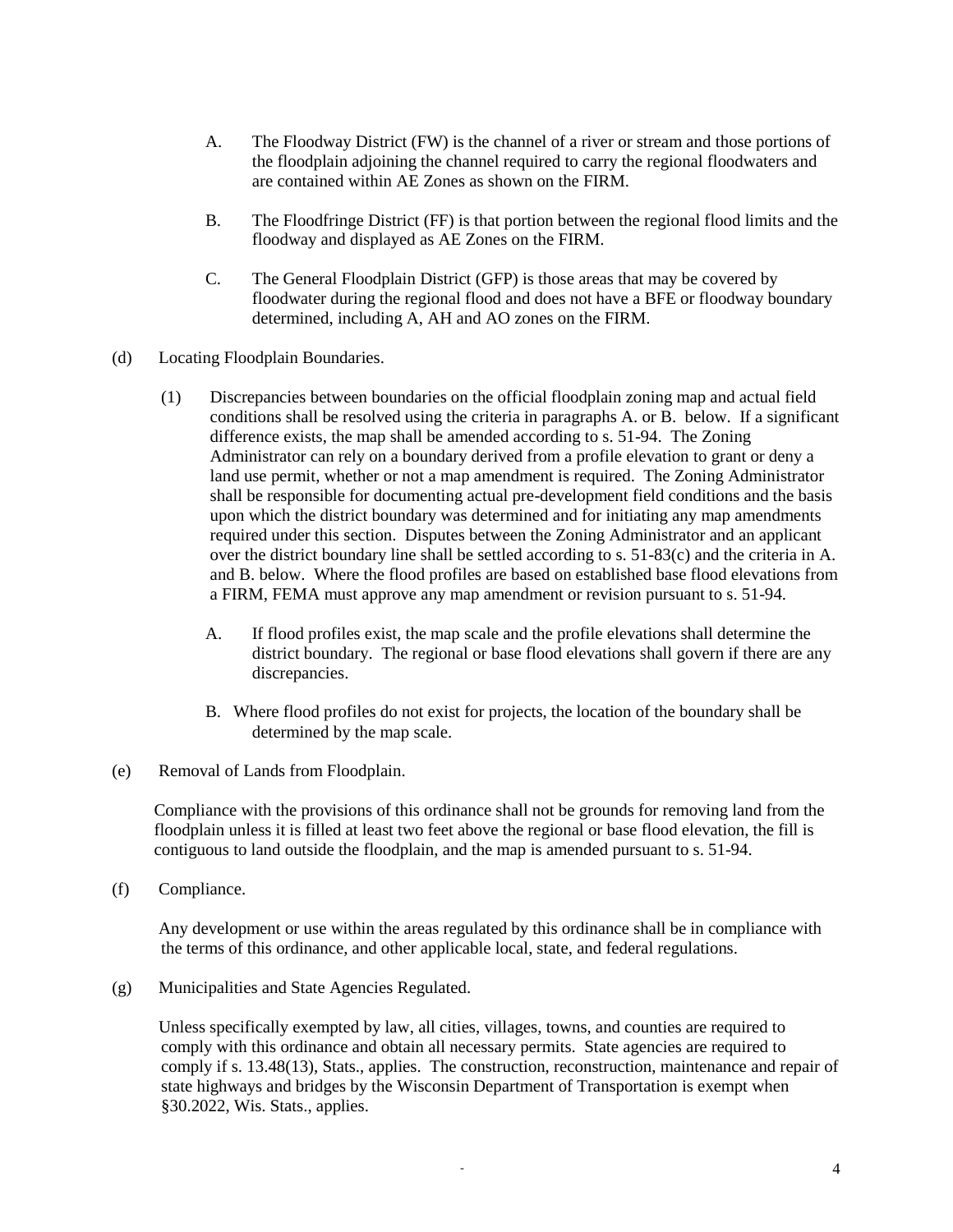- (h) Abrogation and Greater Restrictions.
	- (1) This ordinance supersedes all the provisions of any municipal zoning ordinance enacted under §§59.69, 59.692 or 59.694 or s. 87.30, Wis. Stats., which relate to floodplains. A more restrictive ordinance shall continue in full force and effect to the extent of the greater restrictions, but not otherwise.
	- (2) This ordinance is not intended to repeal, abrogate or impair any existing deed restrictions, covenants or easements. If this ordinance imposes greater restrictions, the provisions of this ordinance shall prevail.
- (i) Interpretation.

In their interpretation and application, the provisions of this ordinance are the minimum requirements liberally construed in favor of the governing body and are not a limitation on or repeal of any other powers granted by the Wisconsin Statutes. If a provision of this ordinance, required by ch. NR 116, Wis. Adm. Code, is unclear, the provision shall be interpreted in light of the standards in effect on the date of the adoption of this ordinance or in effect on the date of the most recent text amendment to this ordinance.

(j) Warning and Disclaimer of Liability.

The flood protection standards in this ordinance are based on engineering experience and research. Larger floods may occur or the flood height may be increased by man-made or natural causes. This ordinance does not imply or guarantee that non-floodplain areas or permitted floodplain uses will be free from flooding and flood damages. This ordinance does not create liability on the part of, or a cause of action against, the municipality or any officer or employee thereof for any flood damage that may result from reliance on this ordinance.

(k) Severability.

Should any portion of this ordinance be declared unconstitutional or invalid by a Court of competent jurisdiction, the remainder of this ordinance shall not be affected.

## **Sec. 51-6 to 15. Reserved.**

## **ARTICLE II.**

## **GENERAL STANDARDS APPLICABLE TO ALL FLOODPLAIN DISTRICTS**

#### **Sec. 51-16. General Standards Applicable to all Floodplain Districts.**

(a) The community shall review all permit applications to determine whether proposed building sites will be reasonably safe from flooding. If a proposed building site is in a flood-prone area, all new construction and substantial improvements shall be designed and anchored to prevent flotation, collapse, or lateral movement of the structure resulting from hydrodynamic and hydrostatic loads; be constructed with flood-resistant materials; be constructed to minimize flood damages and to ensure that utility and mechanical equipment is designed and/or located so as to prevent water from entering or accumulating within the equipment during conditions of flooding.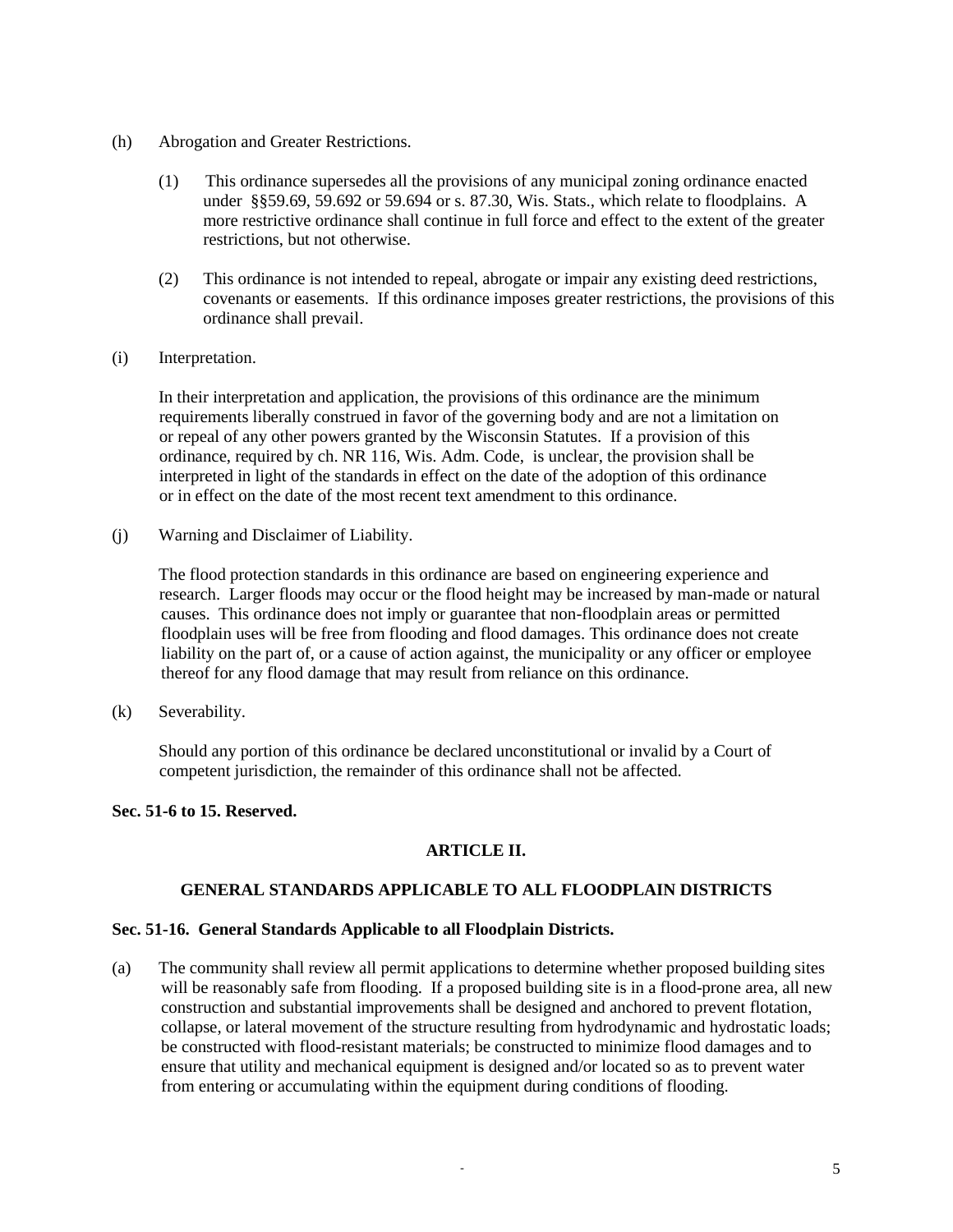Subdivisions shall be reviewed for compliance with the above standards. All subdivision proposals (including manufactured home parks) shall include regional flood elevation and floodway data for any development that meets the subdivision definition of this ordinance and all other requirements in s. 51-81(b). Adequate drainage shall be provided to reduce exposure to flood hazards and all public utilities and facilities, such as sewer, gas, electrical, and water systems are located and constructed to minimize or eliminate flood damage.

# **Sec. 51-17. Hydraulic and Hydrologic Analyses.**

- (a) No floodplain development shall:
	- (1) Obstruct flow, defined as development which blocks the conveyance of floodwaters by itself or with other development, causing any increase in the regional flood height; or
	- (2) Cause any increase in the regional flood height due to floodplain storage area lost.
- (b) The Zoning Administrator shall deny permits if it is determined the proposed development will obstruct flow or cause any increase in the regional flood height, based on the officially adopted FIRM or other adopted map, unless the provisions of s. 51-94 are met.

# **Sec. 51-18. Watercourse Alterations.**

No Land Use Permit to alter or relocate a watercourse in a mapped floodplain shall be issued until the local official has notified in writing all adjacent municipalities, the Department and FEMA regional offices, and required the applicant to secure all necessary state and federal permits. The standards of s. 51-17 must be met and the flood carrying capacity of any altered or relocated watercourse shall be maintained.

As soon as is practicable, but not later than six months after the date of the watercourse alteration or relocation and pursuant to s. 51-94, the community shall apply for a Letter of Map Revision (LOMR) from FEMA. Any such alterations must be reviewed and approved by FEMA and the DNR through the LOMC process.

# **Sec. 51-19. Chapter 30 and 31, Wis. Stats., Development.**

Development which requires a permit from the Department under chs. 30 and 31, Wis. Stats., such as docks, piers, wharves, bridges, culverts, dams and navigational aids, may be allowed if the necessary permits are obtained and amendments to the Floodplain Zoning Ordinance are made according to s. 51- 94.

## **Sec. 51-20. Pubic or Private Campgrounds.**

(a) Public or private campgrounds shall have a low flood damage potential and shall meet the following provisions:

- (1) The campground is approved by the Department of Health Services;
- (2) A Land Use Permit for the campground is issued by the Zoning Administrator;
- (3) The character of the river system and the campground elevation are such that a 72-hour warning of an impending flood can be given to all campground occupants;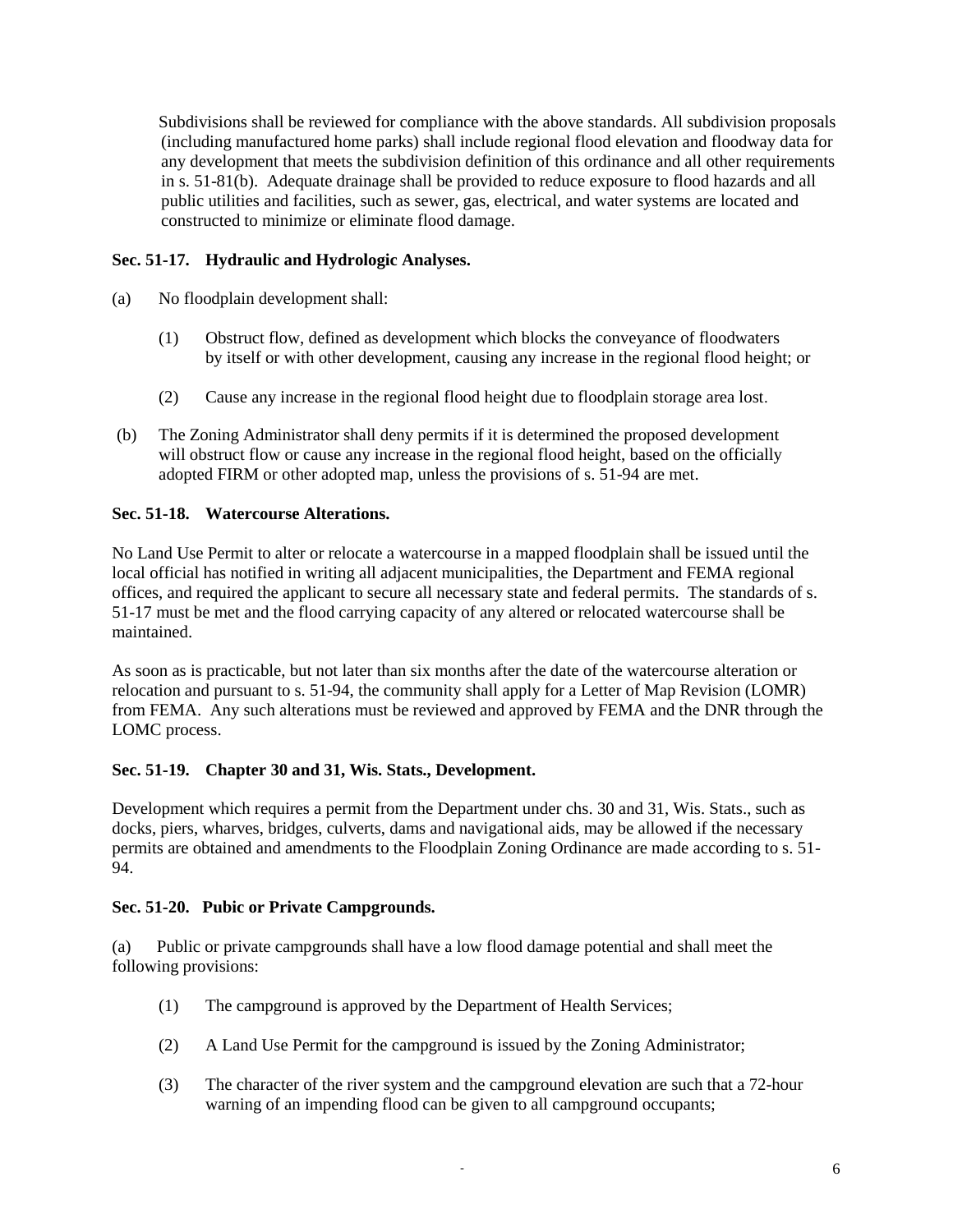- (4) There is an adequate flood warning procedure for the campground that offers the minimum notice required under this section to all persons in the campground. This procedure shall include a written agreement between the campground owner, the municipal emergency government coordinator and the chief law enforcement official which specifies the flood elevation at which evacuation shall occur, personnel responsible for monitoring flood elevations, types of warning systems to be used and the procedures for notifying at-risk parties, and the methods and personnel responsible for conducting the evacuation;
- (5) This agreement shall be for no more than one calendar year, at which time the agreement shall be reviewed and updated, by the officials identified in sub. (4), to remain in compliance with all applicable regulations, including those of the state Department of Health Services and all other applicable regulations;
- (6) Only camping units that are fully licensed, if required, and ready for highway use are allowed;
- (7) The camping units shall not occupy any site in the campground for more than 180 consecutive days, at which time the camping unit must be removed from the floodplain for a minimum of 24 hours;
- (8) All camping units that remain on site for more than 30 days shall be issued a limited authorization by the campground operator, a written copy of which is kept on file at the campground. Such authorization shall allow placement of a camping unit for a period not to exceed 180 days and shall ensure compliance with all the provisions of this section;
- (9) Calumet County shall monitor the limited authorizations issued by the campground operator to assure compliance with the terms of this section;
- (10) All camping units that remain in place for more than 180 consecutive days must meet the applicable requirements in either Article III, Article IV or Article V for the floodplain district in which the structure is located;
- (11) The campground shall have signs clearly posted at all entrances warning of the flood hazard and the procedures for evacuation when a flood warning is issued; and
- (12) All service facilities, including but not limited to refuse collection, electrical service, gas lines, propane tanks, sewage systems and wells shall be properly anchored and placed at or floodproofed to the flood protection elevation.

## **Sec. 51-21 to 30. Reserved.**

## **ARTICLE III.**

## **FLOODWAY DISTRICT (FW)**

## **Sec. 51-31. Applicability.**

This section applies to all floodway areas on the Floodplain Zoning Maps and those identified pursuant to s. 51-61(d).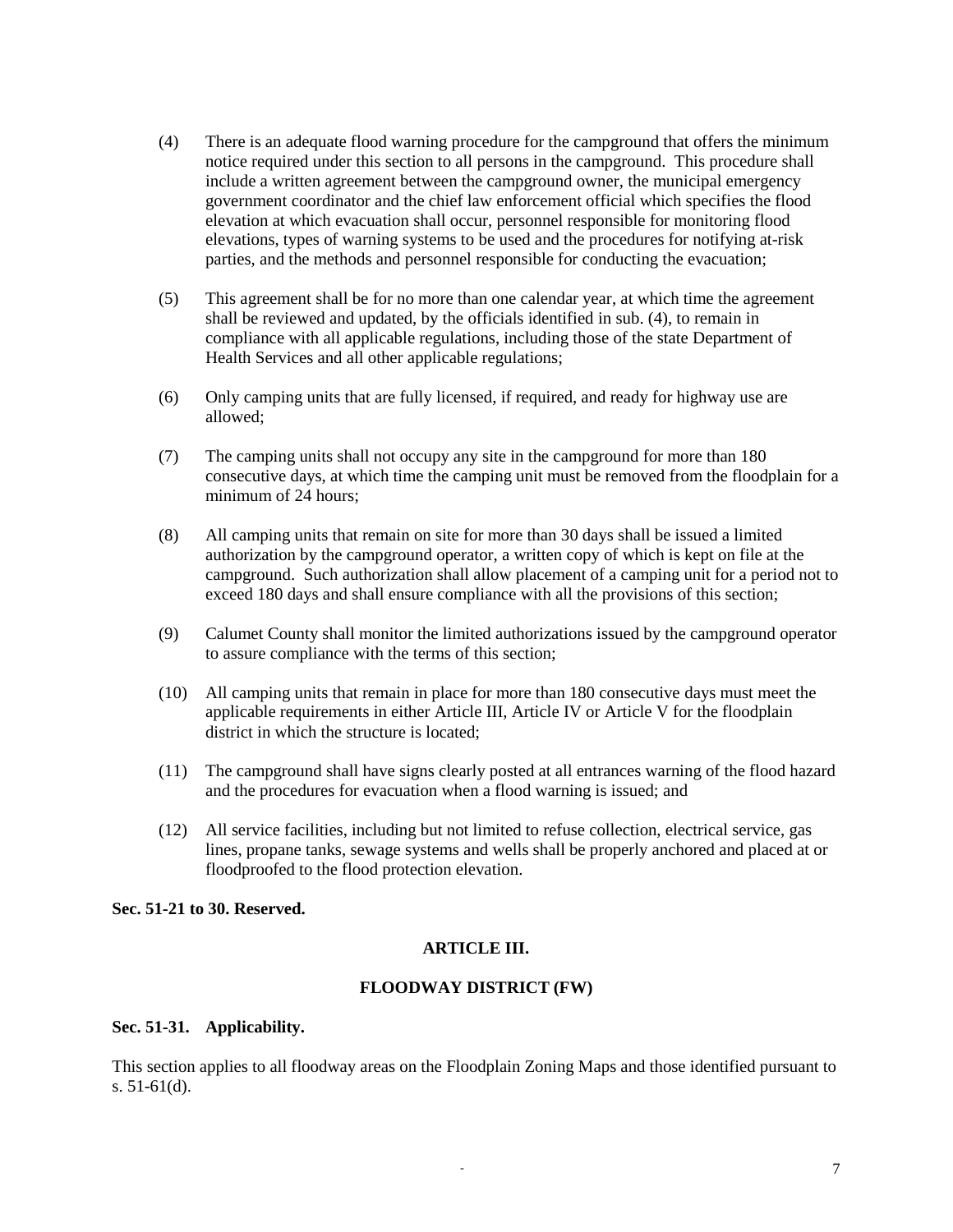## **Sec. 51-32. Permitted Uses.**

- (a) The following open space uses are allowed in the Floodway District and the floodway areas of the General Floodplain District, if: they are not prohibited by any other ordinance; they meet the standards in ss. 51-33 and 51-34; and all permits or certificates have been issued according to s. 51-81:
	- (1) Agricultural uses, such as: farming, outdoor plant nurseries, horticulture, viticulture and wild crop harvesting.
	- (2) Nonstructural industrial and commercial uses, such as loading areas, parking areas and airport landing strips.
	- (3) Nonstructural recreational uses, such as golf courses, tennis courts, archery ranges, picnic grounds, boat ramps, swimming areas, parks, wildlife and nature preserves, game farms, fish hatcheries, shooting, trap and skeet activities, hunting and fishing areas and hiking and horseback riding trails, subject to the fill limitations of s. 51-33(d).
	- (4) Uses or structures accessory to open space uses, or classified as historic structures that comply with ss. 51-33 and 51-34.
	- (5) Extraction of sand, gravel or other materials that comply with s. 51-33(d).
	- (6) Functionally water-dependent uses, such as docks, piers or wharves, dams, flowage areas, culverts, navigational aids and river crossings of transmission lines, and pipelines that comply with chs. 30 and 31, Stats.
	- (7) Public utilities, streets and bridges that comply with s. 51-33(c).

## **Sec. 51-33. Standards for Developments in the Floodway.**

- (a) General.
	- (1) Any development in the floodway shall comply with Article II and have a low flood damage potential.
	- (2) Applicants shall provide the following data to determine the effects of the proposal according to

s. 51-17:

- A. A cross-section elevation view of the proposal, perpendicular to the watercourse, showing if the proposed development will obstruct flow; or
- B. An analysis calculating the effects of this proposal on regional flood height.
- (3) The Zoning Administrator shall deny the permit application if the project will cause any increase in the flood elevations upstream or downstream, based on the data submitted for par. (2) above.
- (b) Structures.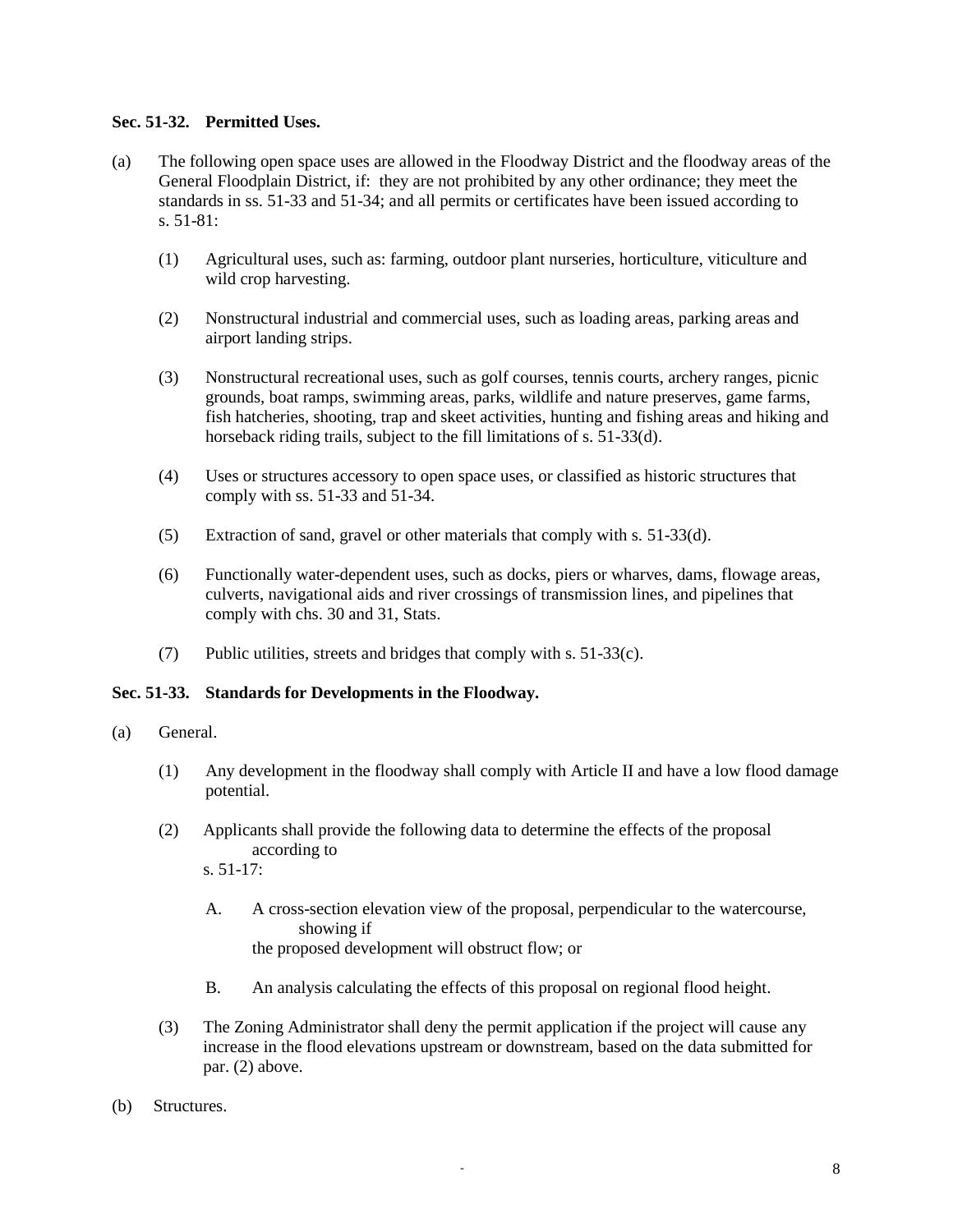Structures accessory to permanent open space uses or functionally dependent on a waterfront location may be allowed by permit if the structures comply with the following criteria:

- (1) Not designed for human habitation, does not have a high flood damage potential and is constructed to minimize flood damage;
- (2) Shall have a minimum of two openings on different walls having a total net area not less than one square inch for every square foot of enclosed area, and the bottom of all such openings being no higher than one foot above grade. The openings shall be equipped with screens, louvers, or other coverings or devices provided that they permit the automatic entry and exit of floodwaters;
- (3) Must be anchored to resist flotation, collapse and lateral movement;
- (4) Mechanical and utility equipment must be elevated or flood proofed to or above the flood protection elevation; and
- (5) It must not obstruct flow of flood waters or cause any increase in flood levels during the occurrence of the regional flood.
- (c) Public Utilities, Streets and Bridges.

Public utilities, streets and bridges may be allowed by permit, if:

- (1) Adequate floodproofing measures are provided to the flood protection elevation; and
- (2) Construction meets the development standards of s. 51-17.
- (d) Fills or Deposition of Materials.

Fills or deposition of materials may be allowed by permit, if:

- (1) The requirements of s. 51-17 are met;
- (2) No material is deposited in the navigable waters unless a permit is issued by the Department pursuant to ch. 30, Wis. Stats., and a permit pursuant to s. 404 of the Federal Water Pollution Control Act, Amendments of 1972, 33 U.S.C. 1344 has been issued, if applicable, and the other requirements of this section are met;
- (3) The fill or other materials will be protected against erosion by riprap, vegetative cover, sheet piling or bulkheading; and
- (4) The fill is not classified as a solid or hazardous material.

#### **Sec. 51-34. Prohibited Uses.**

- (a) All uses not listed as permitted uses in s. 51-32 are prohibited, including the following uses:
	- (1) Habitable structures, structures with high flood damage potential, or those not associated with permanent open-space uses;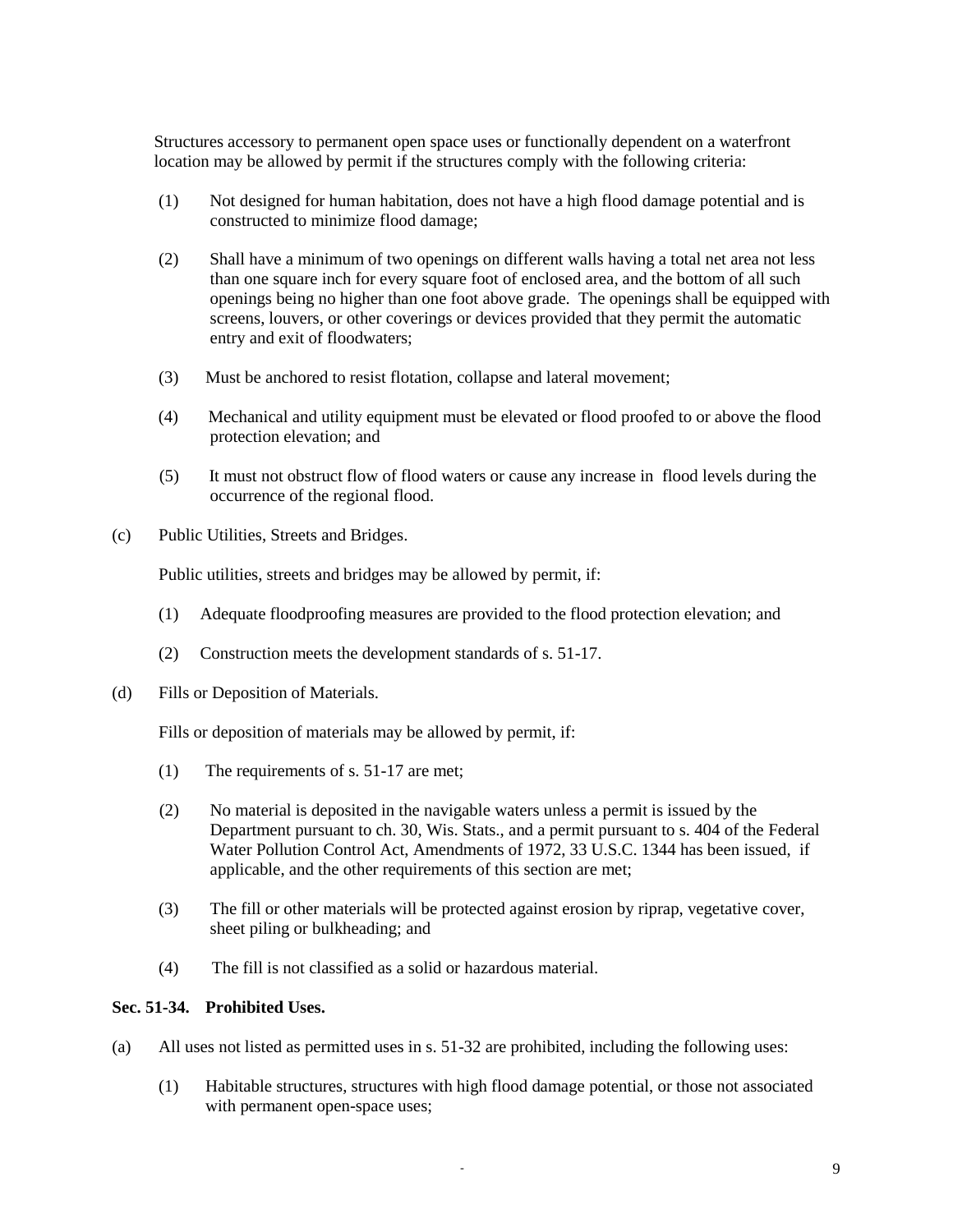- (2) Storing materials that are buoyant, flammable, explosive, injurious to property, water quality, or human, animal, plant, fish or other aquatic life;
- (3) Uses not in harmony with or detrimental to uses permitted in the adjoining districts;
- (4) Any private or public sewage systems, except portable latrines that are removed prior to flooding and systems associated with recreational areas and Department-approved campgrounds that meet the applicable provisions of local ordinances and ch. SPS 383, Wis. Adm. Code;
- (5) Any public or private wells which are used to obtain potable water, except those for recreational areas that meet the requirements of local ordinances and chs. NR 811 and NR 812, Wis. Adm. Code;
- (6) Any solid or hazardous waste disposal sites;
- (7) Any wastewater treatment ponds or facilities, except those permitted under s. NR 110.15(3)(b), Wis. Adm. Code; and
- (8) Any sanitary sewer or water supply lines, except those to service existing or proposed development located outside the floodway which complies with the regulations for the floodplain area occupied.

### **Sec. 51-35 to 44, Reserved.**

# **ARTICLE IV.**

## **FLOODFRINGE DISTRICT (FF)**

#### **Sec. 51-45. Applicability.**

This section applies to all floodfringe areas shown on the Floodplain Zoning Maps and those identified pursuant to s.  $51-61$ (d).

#### **Sec. 51-46. Permitted Uses.**

Any structure, land use, or development is allowed in the Floodfringe District if the standards in s. 51-47 are met, the use is not prohibited by this or any other ordinance or regulation and all permits or certificates specified in s. 51-81 have been issued.

#### **Sec. 51-47. Standards for Development in the Floodfringe.**

S. 51-17 shall apply in addition to the following requirements according to the use requested. Any existing structure in the floodfringe must meet the requirements of Article VI.

### (a) RESIDENTIAL USES.

Any structure, including a manufactured home, which is to be newly constructed or moved into the floodfringe, shall meet or exceed the following standards. Any existing structure in the floodfringe must meet the requirements of Article VI.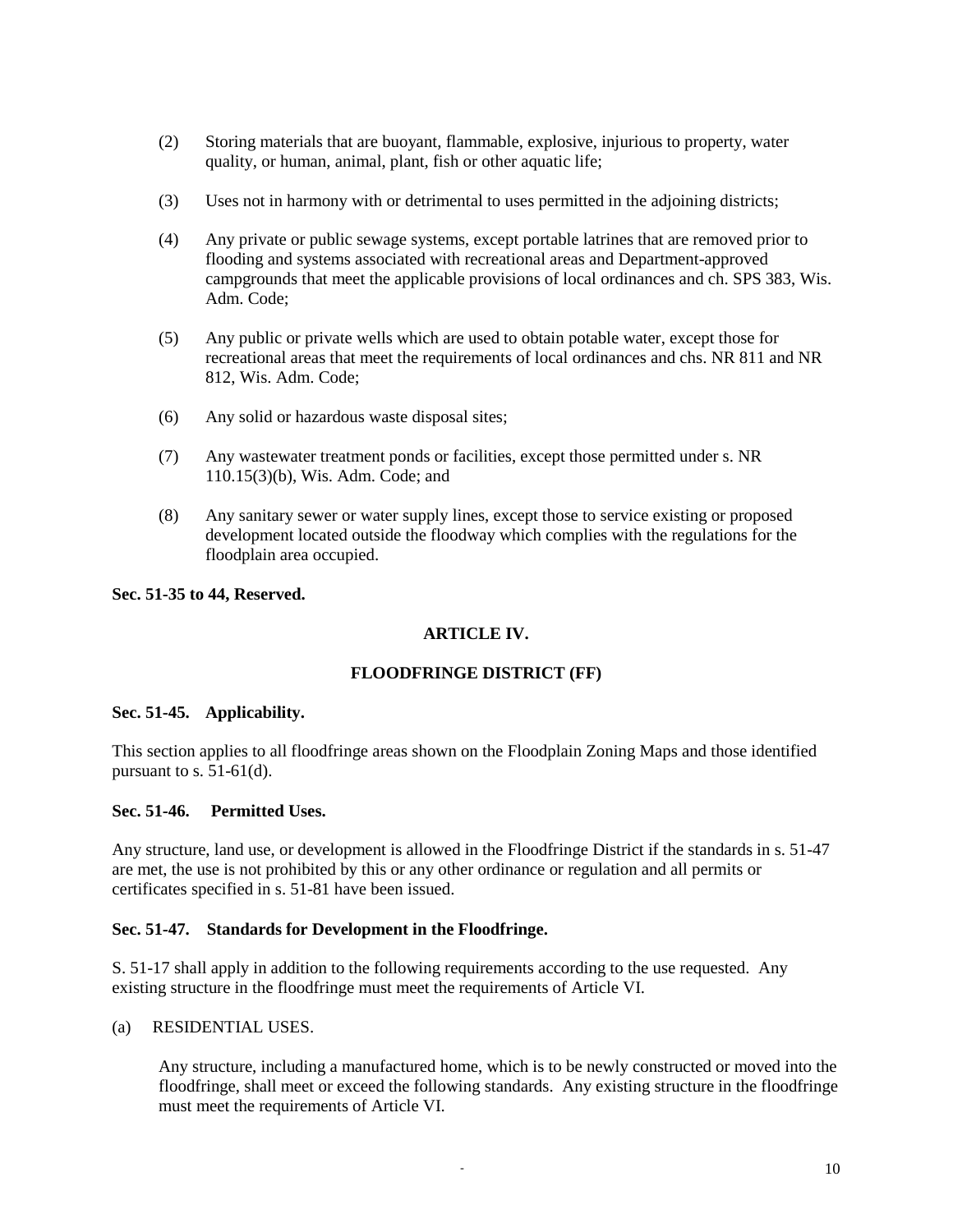- (1) The elevation of the lowest floor shall be at or above the flood protection elevation on fill unless the requirements of s.  $51-47(a)(2)$  can be met. The fill shall be one foot or more above the regional flood elevation extending at least 15 feet beyond the limits of the structure.
- (2) The basement or crawlway floor may be placed at the regional flood elevation if it is dry floodproofed to the flood protection elevation. No basement or crawlway floor is allowed below the regional flood elevation.
- (3) Contiguous dryland access shall be provided from a structure to land outside of the floodplain, except as provided in par. (4).
- (4) In developments where existing street or sewer line elevations make compliance with par. (3) impractical, the municipality may permit new development and substantial improvements where roads are below the regional flood elevation, if:
	- A. The municipality has written assurance from police, fire and emergency services that rescue and relief will be provided to the structure(s) by wheeled vehicles during a regional flood event; or
	- B. The municipality has a DNR-approved emergency evacuation plan.

## (b) ACCESSORY STRUCTURES OR USES.

 Accessory structures shall be constructed on fill with the lowest floor at or above the regional flood elevation.

#### (c) COMMERCIAL USES.

Any commercial structure that is erected, altered or moved into the floodfringe shall meet the requirements of s. 51-47(a). Subject to the requirements of s. 51-47(e), storage yards, surface parking lots and other such uses may be placed at lower elevations if an adequate warning system exists to protect life and property.

### (d) MANUFACTURING AND INDUSTRIAL USES.

Any manufacturing or industrial structure which is erected, altered or moved into the floodfringe shall have the lowest floor elevated to or above the flood protection elevation or meet the floodproofing standards in s. 51-85. Subject to the requirements of s. 51-47(e), storage yards, surface parking lots and other such uses may be placed at lower elevations if an adequate warning system exists to protect life and property.

### (e) STORAGE OF MATERIALS.

Materials that are buoyant, flammable, explosive, or injurious to property, water quality or human, animal, plant, fish or aquatic life shall be stored at or above the flood protection elevation or floodproofed in compliance with s. 51-85. Adequate measures shall be taken to ensure that such materials will not enter the water body during flooding.

### (f) PUBLIC UTILITIES, STREETS AND BRIDGES.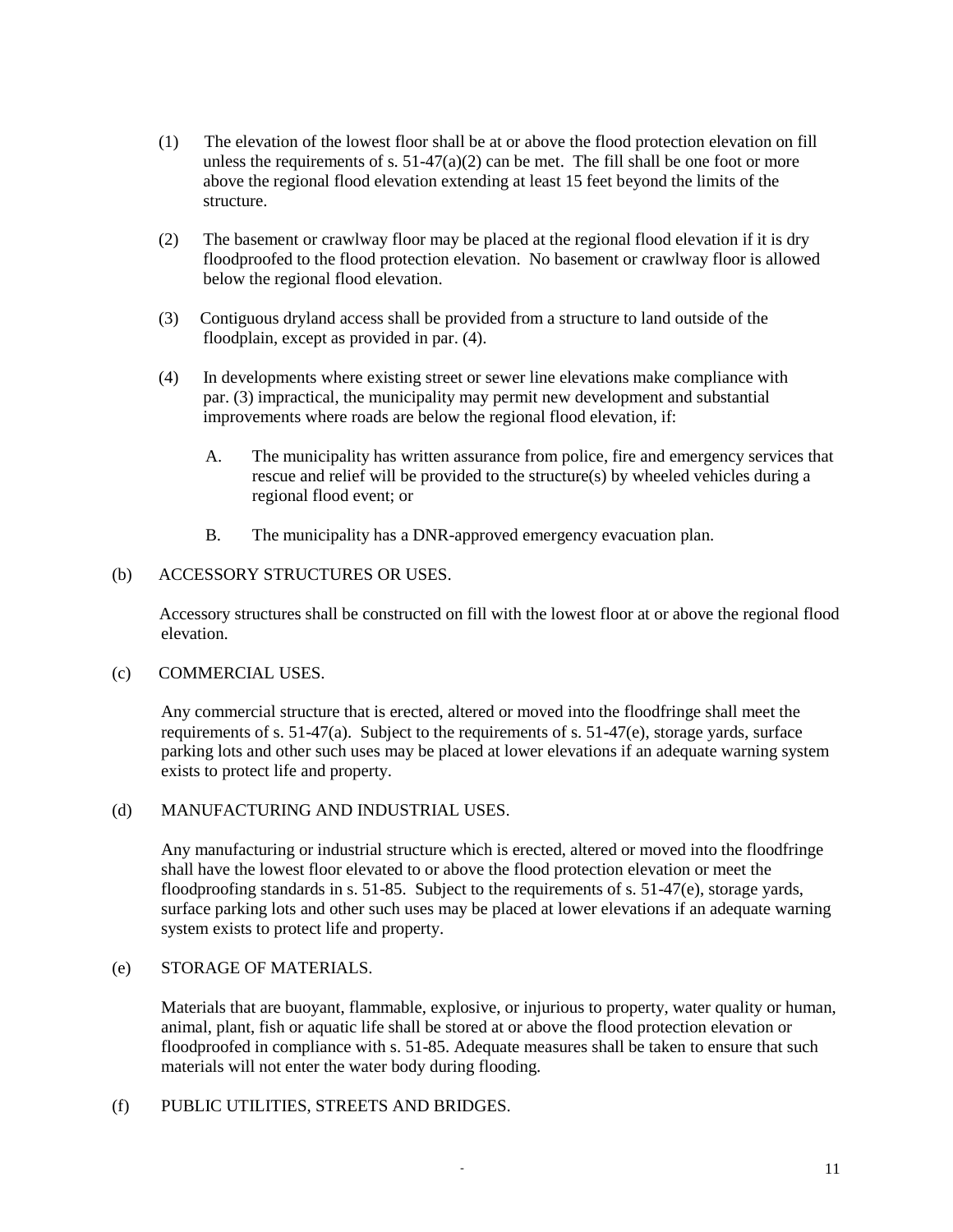All utilities, streets and bridges shall be designed to be compatible with Comprehensive Floodplain Development Plans; and

- (1) When failure of public utilities, streets and bridges would endanger public health or safety, or where such facilities are deemed essential, construction or repair of such facilities shall only be permitted if they are designed to comply with s. 51-85.
- (2) Minor roads or non-essential utilities may be constructed at lower elevations if they are designed to withstand flood forces to the regional flood elevation.
- (g) SEWAGE SYSTEMS.

All sewage disposal systems shall be designed to minimize or eliminate infiltration of flood water into the system, pursuant to s. 51-85(c), to the flood protection elevation and meet the provisions of all local ordinances and ch. SPS 383, Wis. Adm. Code.

(h) WELLS.

All wells shall be designed to minimize or eliminate infiltration of flood waters into the system, pursuant to s. 51-85(c), to the flood protection elevation and shall meet the provisions of chs. NR 811 and NR 812, Wis. Adm. Code.

(i) SOLID WASTE DISPOSAL SITES.

Disposal of solid or hazardous waste is prohibited in floodfringe areas.

(j) DEPOSITION OF MATERIALS.

Any deposited material must meet all the provisions of this ordinance.

#### (k) MANUFACTURED HOMES.

- (1) Owners or operators of all manufactured home parks and subdivisions shall provide adequate surface drainage to minimize flood damage, and prepare, secure approval and file an evacuation plan, indicating vehicular access and escape routes, with local emergency management authorities.
- (2) In existing manufactured home parks, all new homes, replacement homes on existing pads, and substantially improved homes shall:
	- A. have the lowest floor elevated to the flood protection elevation; and
	- B. be anchored so they do not float, collapse or move laterally during a flood.
- (3) Outside of existing manufactured home parks, including new manufactured home parks and all single units outside of existing parks, all new, replacement and substantially improved manufactured homes shall meet the residential development standards for the floodfringe in s. 51-47(a).
- (l) MOBILE RECREATIONAL VEHICLES.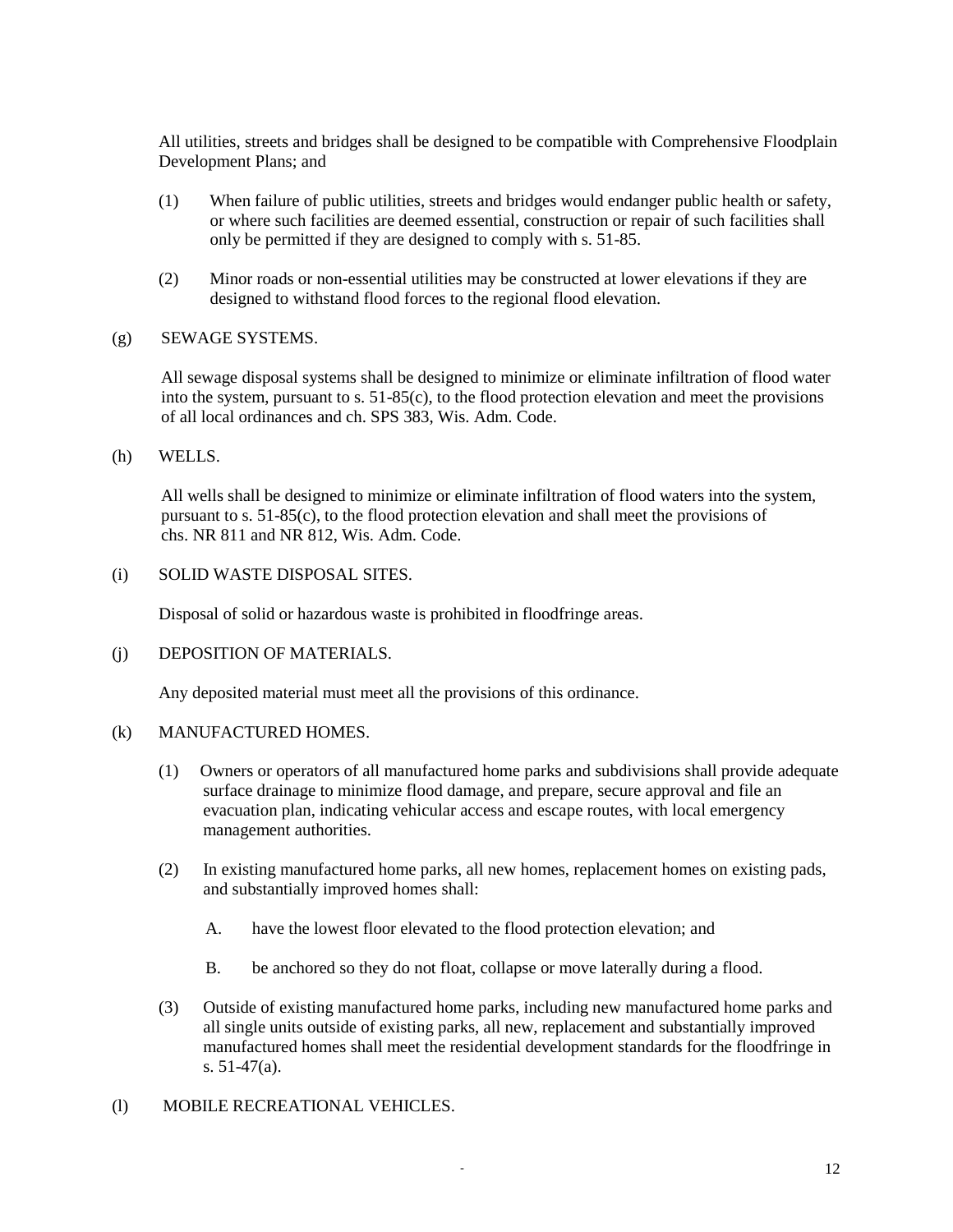All mobile recreational vehicles that are on site for 180 consecutive days or more or are not fully licensed and ready for highway use shall meet the elevation and anchoring requirements in s. 51-  $47(k)(2)$  and (3). A mobile recreational vehicle is ready for highway use if it is on its wheels or jacking system, is attached to the site only by quick-disconnect utilities and security devices and has no permanently attached additions.

### **Sec. 51-48 to 60, Reserved.**

## **ARTICLE V.**

### **GENERAL FLOODPLAIN DISTRICT (GFP)**

### **Sec. 51-61. General Floodplain District (GFP).**

(a) Applicability.

The provisions for this district shall apply to all floodplains mapped as A, AO or AH zones.

(b) Permitted Uses.

Pursuant to s. 51-61(d), it shall be determined whether the proposed use is located within the floodway or floodfringe.

Those uses permitted in Floodway (s. 51-32) and Floodfringe (s. 51-46) Districts are allowed within the General Floodplain District, according to the standards of s. 51-61(c), provided that all permits or certificates required under s. 51-81 have been issued.

(c) Standards for Development in the General Floodplain District.

Article III applies to floodway areas, Article IV applies to floodfringe areas. The rest of this ordinance applies to either district.

- (1) In AO/AH Zones the structure's lowest floor must meet one of the conditions listed below whichever is higher:
	- A. at or above the flood protection elevation; or
	- B. two (2) feet above the highest adjacent grade around the structure; or
	- C. the depth as shown on the FIRM
- (2) In AO/AH zones, provide plans showing adequate drainage paths to guide floodwaters around the structures.
- (d) Determining Floodway and Floodfringe Limits.

Upon receiving an application for development within the general floodplain district, the Zoning Administrator shall: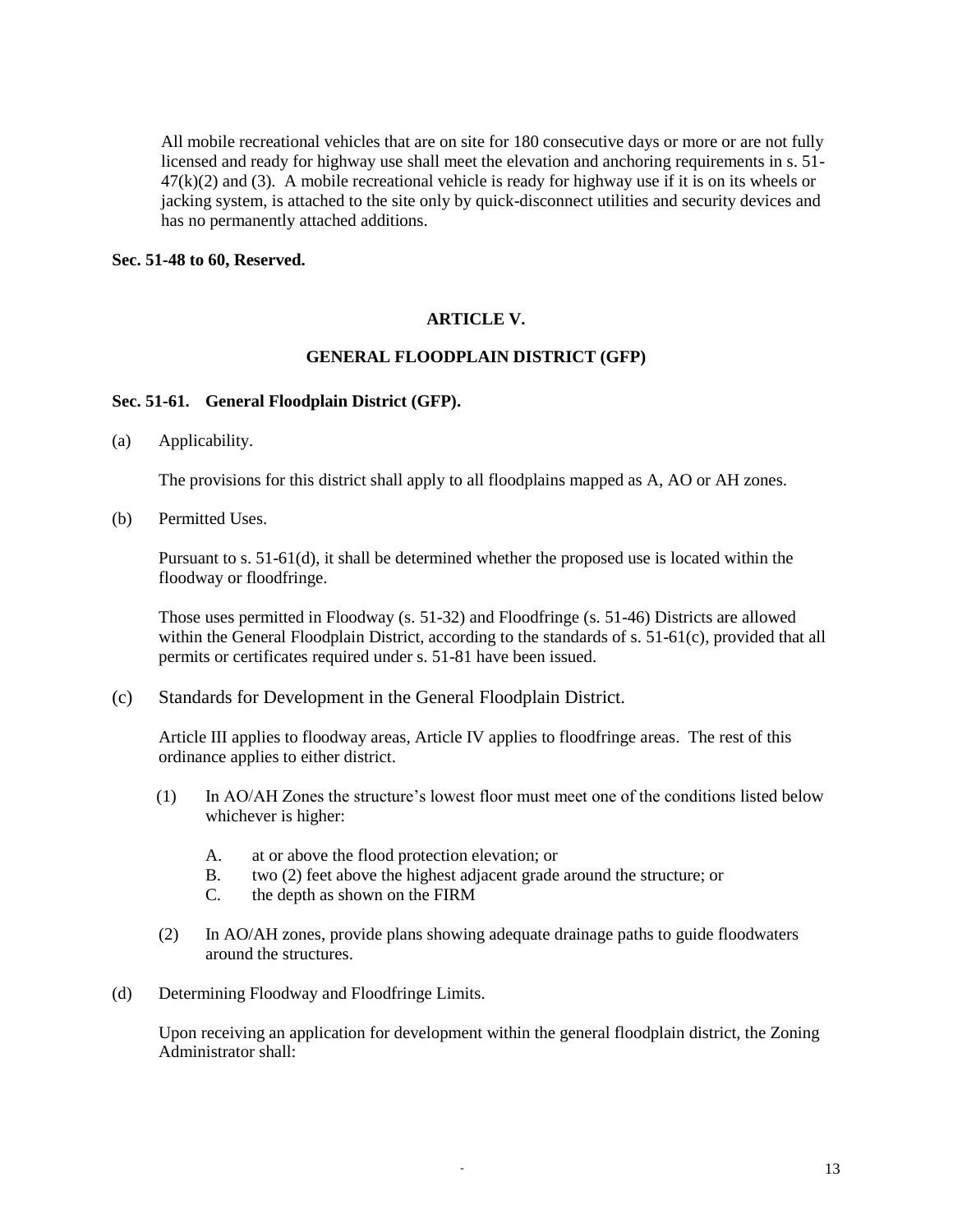- (1) Require the applicant to submit two copies of an aerial photograph or a plan which shows the proposed development with respect to the general floodplain district limits, stream channel, and existing floodplain developments, along with a legal description of the property, fill limits and elevations, building floor elevations and flood proofing measures; and the flood zone as shown on the FIRM.
- (2) Require the applicant to furnish any of the following information deemed necessary by the Department to evaluate the effects of the proposal upon flood height and flood flows, regional flood elevation and to determine floodway boundaries.
	- A. A Hydrologic and Hydraulic Study as specified in s. 51-81(b)(3).
	- B. Plan (surface view) showing elevations or contours of the ground; pertinent structure, fill or storage elevations; size, location and layout of all proposed and existing structures on the site; location and elevations of streets, water supply, and sanitary facilities; soil types and other pertinent information.
	- C. Specifications for building construction and materials, floodproofing, filling, dredging, channel improvement, storage, water supply and sanitary facilities.

## **Sec. 51-62 to 70. Reserved.**

# **ARTICLE VI.**

# **NON-CONFORMING USES**

# **Sec. 51-71. General.**

## (a) Applicability.

If these standards conform with §59.69(10), Wis. Stats., they shall apply to all modifications or additions to any nonconforming use or structure and to the use of any structure or premises which was lawful before the passage of this ordinance or any amendment thereto.

- (b) The existing lawful use of a structure or its accessory use, which is not in conformity with the provisions of this ordinance may continue subject to the following conditions:
	- (1) No modifications or additions to a nonconforming use or structure shall be permitted unless they comply with this ordinance. The words "modification" and "addition" includes, but are not limited to, any alteration, addition, modification, structural repair, rebuilding or replacement of any such existing use, structure or accessory structure or use. Maintenance is not considered a modification; this includes painting, decorating, paneling and other nonstructural components and the maintenance, repair or replacement of existing private sewage or water supply systems or connections to public utilities. Any costs associated with the repair of a damaged structure are not considered maintenance.

The construction of a deck that does not exceed 200 square feet and that is adjacent to the exterior wall of a principal structure is not an extension, modification or addition. The roof of the structure may extend over a portion of the deck in order to provide safe ingress and egress to the principal structure.

(2) If a nonconforming use or the use of a nonconforming structure is discontinued for 12 consecutive months, it is no longer permitted and any future use of the property, and any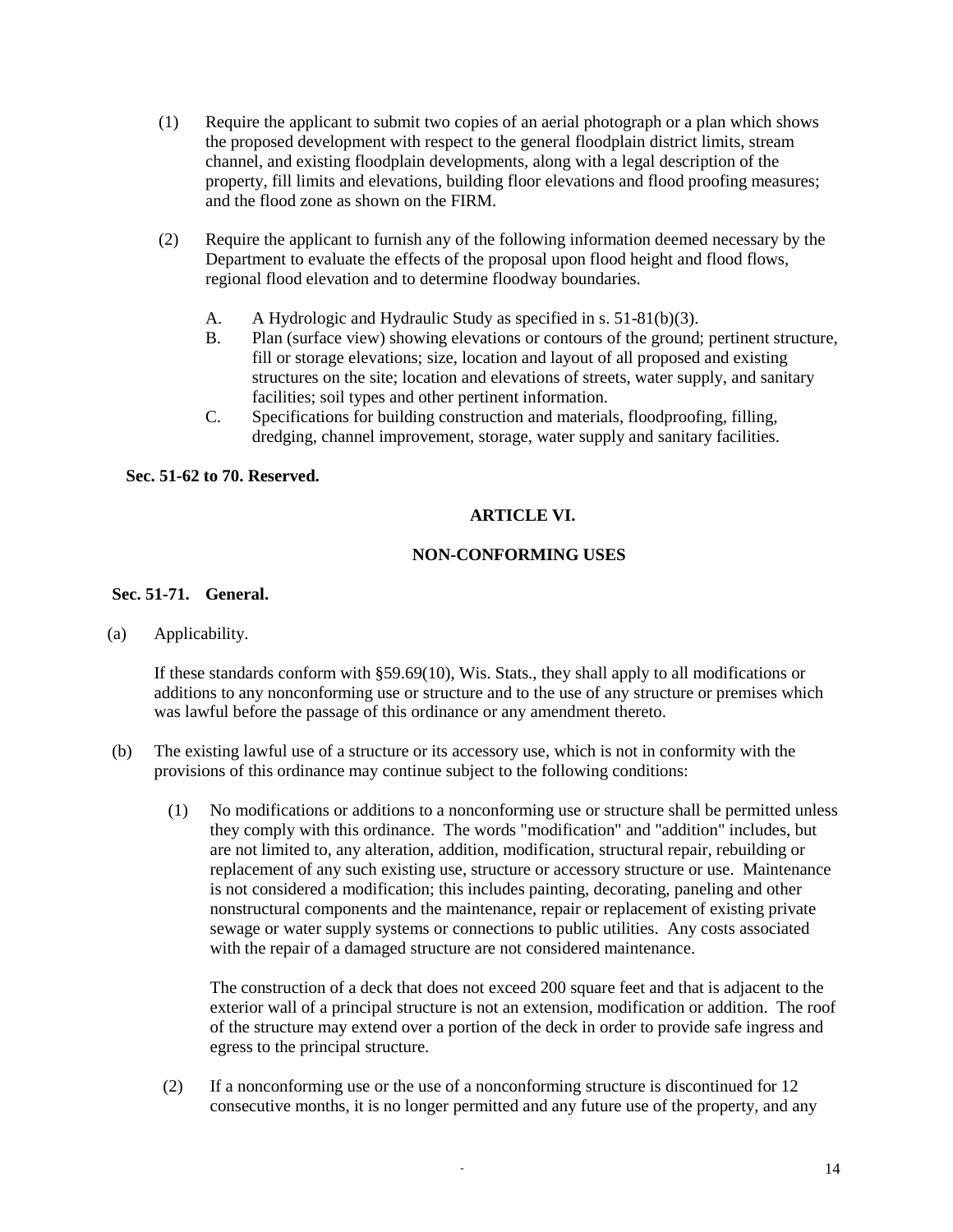structure or building thereon, shall conform to the applicable requirements of this ordinance.

- (3) The municipality shall keep a record which lists all nonconforming uses and nonconforming structures, their present equalized assessed value, the cost of all modifications or additions which have been permitted, and the percentage of the structure's total current value those modifications represent.
- (4) No modification or addition to any nonconforming structure or any structure with a nonconforming use, which over the life of the structure would equal or exceed 50%of its present equalized assessed value, shall be allowed unless the entire structure is permanently changed to a conforming structure with a conforming use in compliance with the applicable requirements of this ordinance. Contiguous dry land access must be provided for residential and commercial uses in compliance with s. 51-47(a). The costs of elevating the lowest floor of a nonconforming building or a building with a nonconforming use to the flood protection elevation are excluded from the 50% provisions of this paragraph.
- (5) No maintenance to any nonconforming structure or any structure with a nonconforming use, the cost of which would equal or exceed 50% of its present equalized assessed value, shall be allowed unless the entire structure is permanently changed to a conforming structure with a conforming use in compliance with the applicable requirements of this ordinance. Contiguous dry land access must be provided for residential and commercial uses in compliance with s. 51-47(a).
- (6) If on a per event basis the total value of the work being done under (4) and (5) equals or exceeds 50% of the present equalized assessed value the work shall not be permitted unless the entire structure is permanently changed to a conforming structure with a conforming use in compliance with the applicable requirements of this ordinance. Contiguous dry land access must be provided for residential and commercial uses in compliance with s. 51-47(a).
- (7) Except as provided in subd. (8), if any nonconforming structure or any structure with a nonconforming use is destroyed or is substantially damaged, it cannot be replaced, reconstructed or rebuilt unless the use and the structure meet the current ordinance requirements. A structure is considered substantially damaged if the total cost to restore the structure to its pre-damaged condition equals or exceeds 50% of the structure's present equalized assessed value.
- (8) For nonconforming buildings that are substantially damaged or destroyed by a nonflood disaster, the repair or reconstruction of any such nonconforming building shall be permitted in order to restore it to the size and use in effect prior to the damage event, provided that the minimum federal Code requirements below are met and all required permits have been granted prior to the start of construction.
	- A. Residential Structures.
		- 1. Shall have the lowest floor, including basement, elevated to or above the base flood elevation using fill, pilings, columns, posts or perimeter walls. Perimeter walls must meet the requirements of s. 51-85(b).
		- 2. Shall be anchored to prevent flotation, collapse, or lateral movement of the structure resulting from hydrodynamic and hydrostatic loads, including the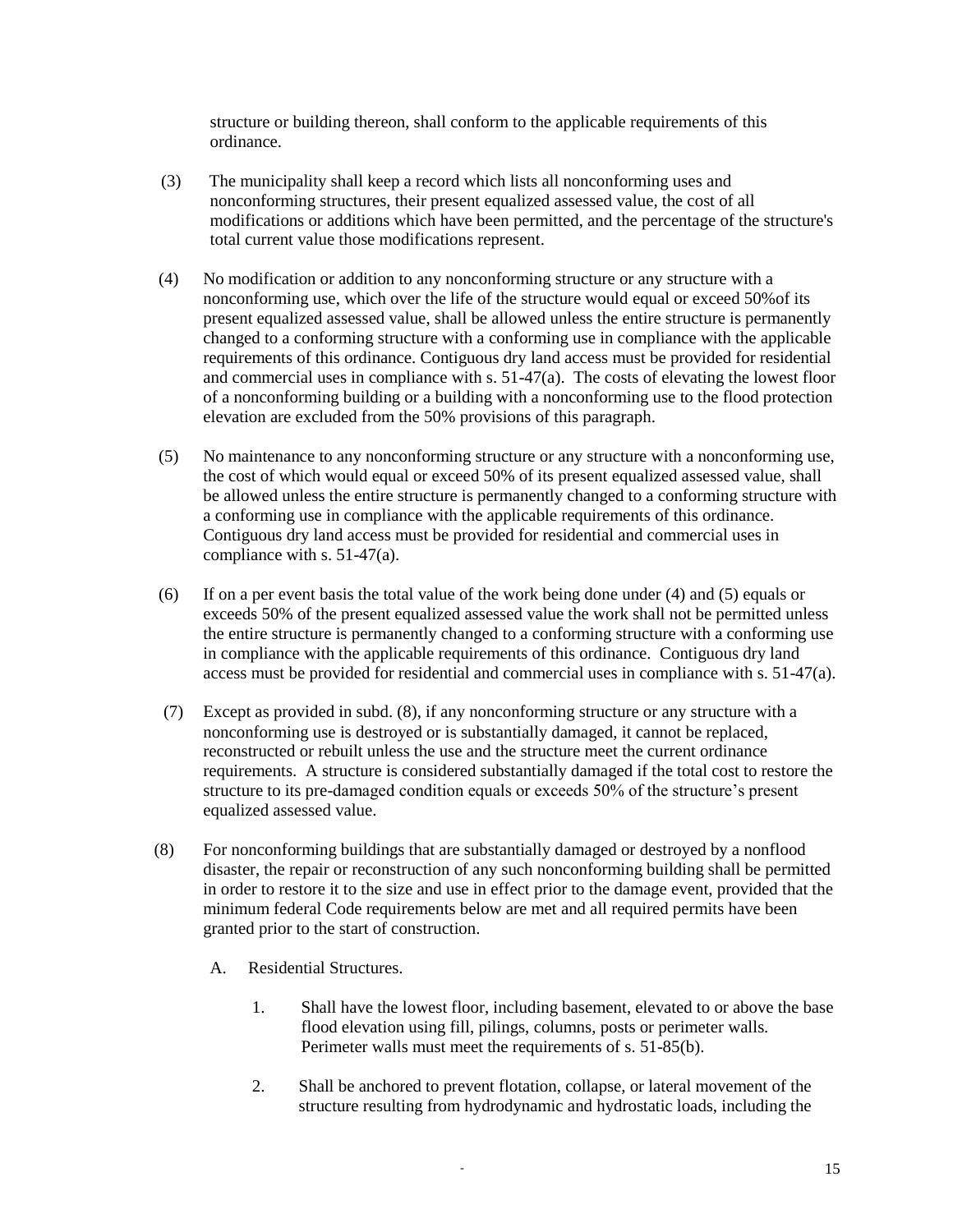effects of buoyancy and shall be constructed with methods and materials resistant to flood damage.

- 3. Shall be constructed with electrical, heating, ventilation, plumbing and air conditioning equipment and other service facilities that are designed and/or elevated so as to prevent water from entering or accumulating within the components during conditions of flooding.
- 4. In A Zones, obtain, review and utilize any flood data available from a federal, state or other source.
- 5. In AO Zones with no elevations specified, shall have the lowest floor, including basement, meet the standards in s. 51-61(1).
- 6. In AO zones, shall have adequate drainage paths around structures on slopes to guide floodwaters around and away from the structure.
- B. Nonresidential Structures.
	- 1. Shall meet the requirements of s. 51-71(b)(8)A.1-2 and 5-6.
	- 2. Shall either have the lowest floor, including basement, elevated to or above the regional flood elevation; or, together with attendant utility and sanitary facilities, shall meet the standards in s. 51-85(a) or (b).
	- 3. In AO Zones with no elevations specified, shall have the lowest floor, including basement, meet the standards of s.  $51-61(c)(1)$ .
- (c) A nonconforming historic structure may be altered if the alteration will not preclude the structures continued designation as a historic structure, the alteration will comply with s. 51-33(a), flood resistant materials are used, and construction practices and floodproofing methods that comply with s. 51-85 are used. Repair or rehabilitation of historic structures shall be exempt from the development standards of s. 51-71(b)(8)A. if it is determined that the proposed repair or rehabilitation will not preclude the structure's continued designation as a historic structure and is the minimum necessary to preserve the historic character and design of the structure.

## **Sec. 51-72. Floodway District.**

- (a) No modification or addition shall be allowed to any nonconforming structure or any structure with a nonconforming use in the Floodway District, unless such modification or addition:
	- (1) Has been granted a permit or variance, which meets all ordinance requirements;
	- (2) Meets the requirements of s. 51-71;
	- (3) Shall not increase the obstruction to flood flows or regional flood height;
- (4) Any addition to the existing structure shall be floodproofed, pursuant to s. 51-85, by means other than the use of fill, to the flood protection elevation; and

- 16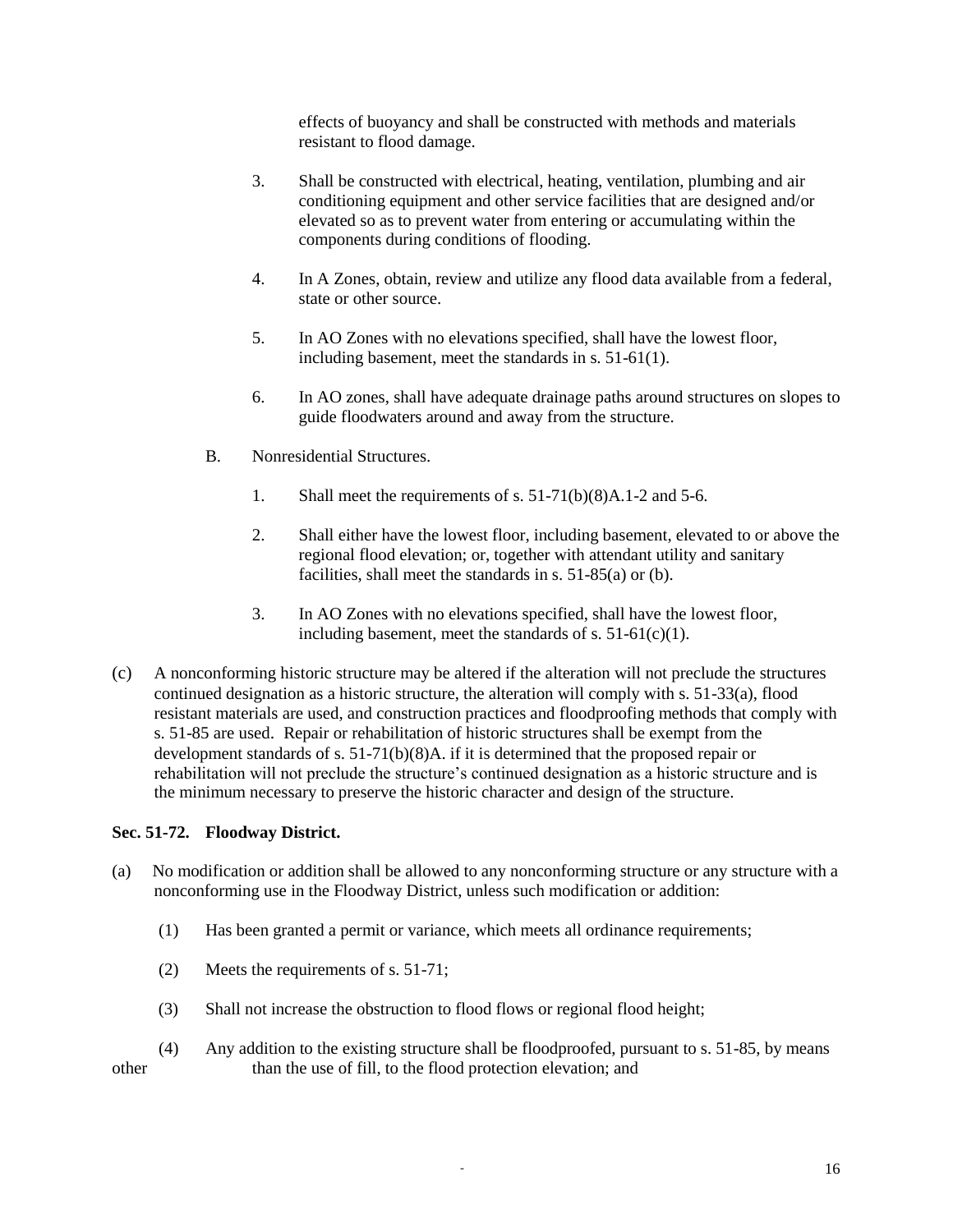- (5) If any part of the foundation below the flood protection elevation is enclosed, the following standards shall apply:
	- A. The enclosed area shall be designed by a registered architect or engineer to allow for the efficient entry and exit of flood waters without human intervention. A minimum of two openings must be provided with a minimum net area of at least one square inch for every one square foot of the enclosed area. The lowest part of the opening can be no more than 12 inches above the adjacent grade;
	- B. The parts of the foundation located below the flood protection elevation must be constructed of flood-resistant materials;
	- C. Mechanical and utility equipment must be elevated or floodproofed to or above the flood protection elevation; and
	- D. The use must be limited to parking, building access or limited storage.
- (b) No new on-site sewage disposal system, or addition to an existing on-site sewage disposal system, except where an addition has been ordered by a government agency to correct a hazard to public health, shall be allowed in the Floodway District. Any replacement, repair or maintenance of an existing on-site sewage disposal system in a floodway area shall meet the applicable requirements of all municipal ordinances, s.  $51-85(c)$  and ch. SPS 383, Wis. Adm. Code.
- (c) No new well or modification to an existing well used to obtain potable water shall be allowed in the Floodway District. Any replacement, repair or maintenance of an existing well in the Floodway District shall meet the applicable requirements of all municipal ordinances, s. 51-85(c) and chs. NR 811 and NR 812, Wis. Adm. Code.

# **Sec. 51-73. Floodfringe District.**

(a) No modification or addition shall be allowed to any nonconforming structure or any structure with

a nonconforming use unless such modification or addition has been granted a permit or variance by

the municipality, and meets the requirements of s. 51-47 except where s. 51-73(b) is applicable.

- (b) Where compliance with the provisions of par. (a) would result in unnecessary hardship and only where the structure will not be used for human habitation or be associated with a high flood damage potential, the Board of Adjustment, using the procedures established in s. 51-83, may grant a variance from those provisions of par. (a) for modifications or additions, using the criteria listed below. Modifications or additions which are protected to elevations lower than the flood protection elevation may be permitted if:
	- (1) No floor is allowed below the regional flood elevation for residential or commercial structures;
	- (2) Human lives are not endangered;
	- (3) Public facilities, such as water or sewer, shall not be installed;
	- (4) Flood depths shall not exceed two feet;
	- (5) Flood velocities shall not exceed two feet per second; and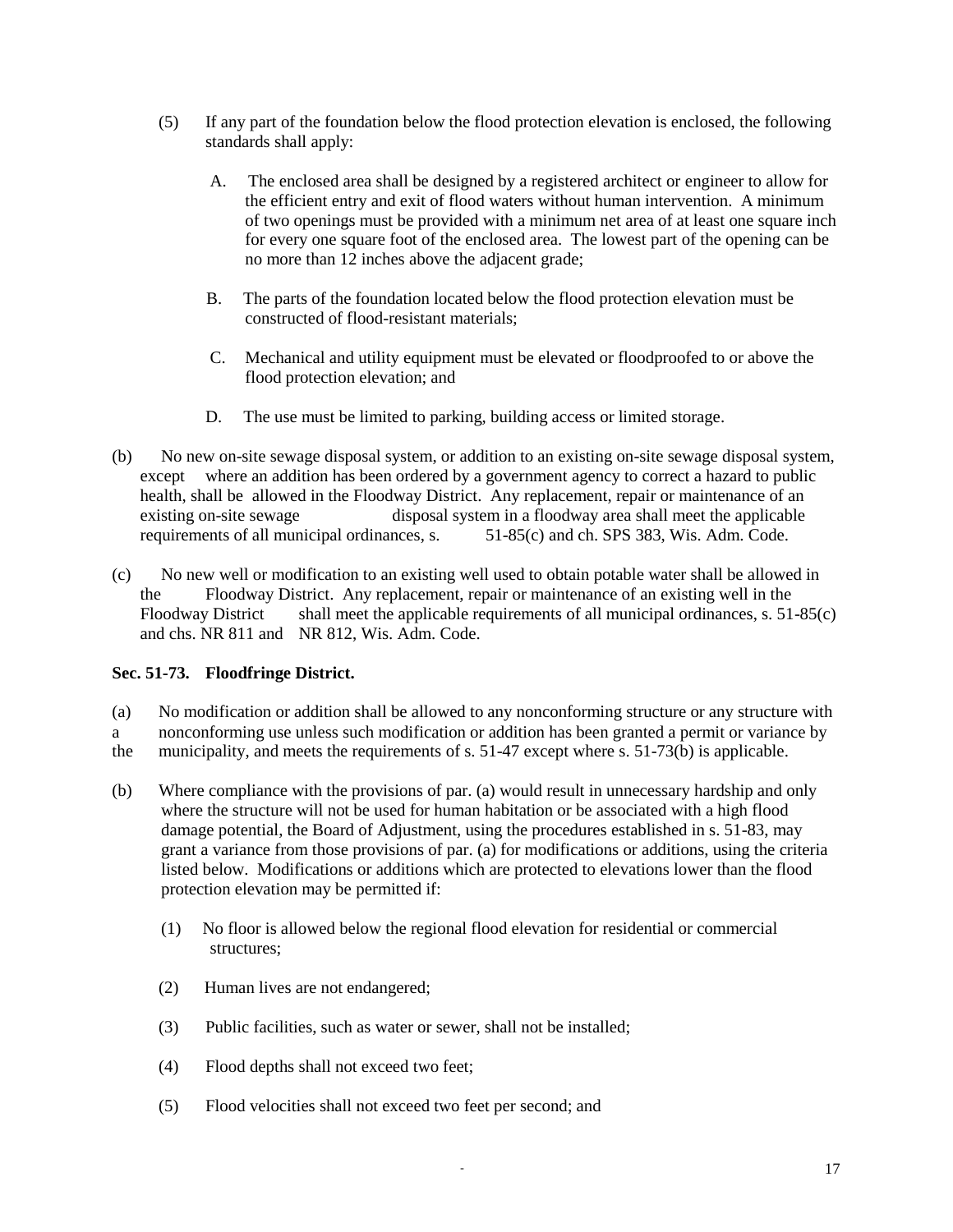- (6) The structure shall not be used for storage of materials as described in s.  $51-47$ (e).
- (c) All new private sewage disposal systems, or addition to, replacement, repair or maintenance of a private sewage disposal system shall meet all the applicable provisions of all local ordinances, s. 51-85(c) and ch. SPS 383, Wis. Adm. Code.
- (d) All new wells, or addition to, replacement, repair or maintenance of a well shall meet the applicable provisions of this ordinance, s. 51-85(c) and ch. NR 811 and NR 812, Wis. Adm. Code.

### **Sec. 51-74 to 79, Reserved.**

## **ARTICLE VII.**

### **ADMINISTRATION**

#### **Sec. 51-80. Administration.**

Where a Zoning Administrator, planning agency or a Board of Adjustment has already been appointed to administer a zoning ordinance adopted under §§59.69, 59.692 or 62.23(7), Stats., these officials shall also administer this ordinance.

#### **Sec. 51-81. Zoning Administrator.**

(a) Duties and Powers.

The Zoning Administrator is authorized to administer this ordinance and shall have the following duties and powers:

- (1) Advise applicants of the ordinance provisions, assist in preparing permit applications and appeals, and assure that the regional flood elevation for the proposed development is shown on all permit applications.
- (2) Issue permits and inspects properties for compliance with provisions of this ordinance and issue certificates of compliance where appropriate.
- (3) Inspect and assess all damaged floodplain structures to determine if substantial damage to the structures has occurred.
- (4) Keep records of all official actions such as:
	- A. All permits issued, inspections made, and work approved.
	- B. Documentation of certified lowest floor and regional flood elevations.
	- C. Floodproofing certificates.
- D. Water surface profiles, floodplain zoning maps and ordinances, nonconforming uses and structures including changes, appeals, variances and amendments.
- 
- E. All substantial damage assessment reports for floodplain structures.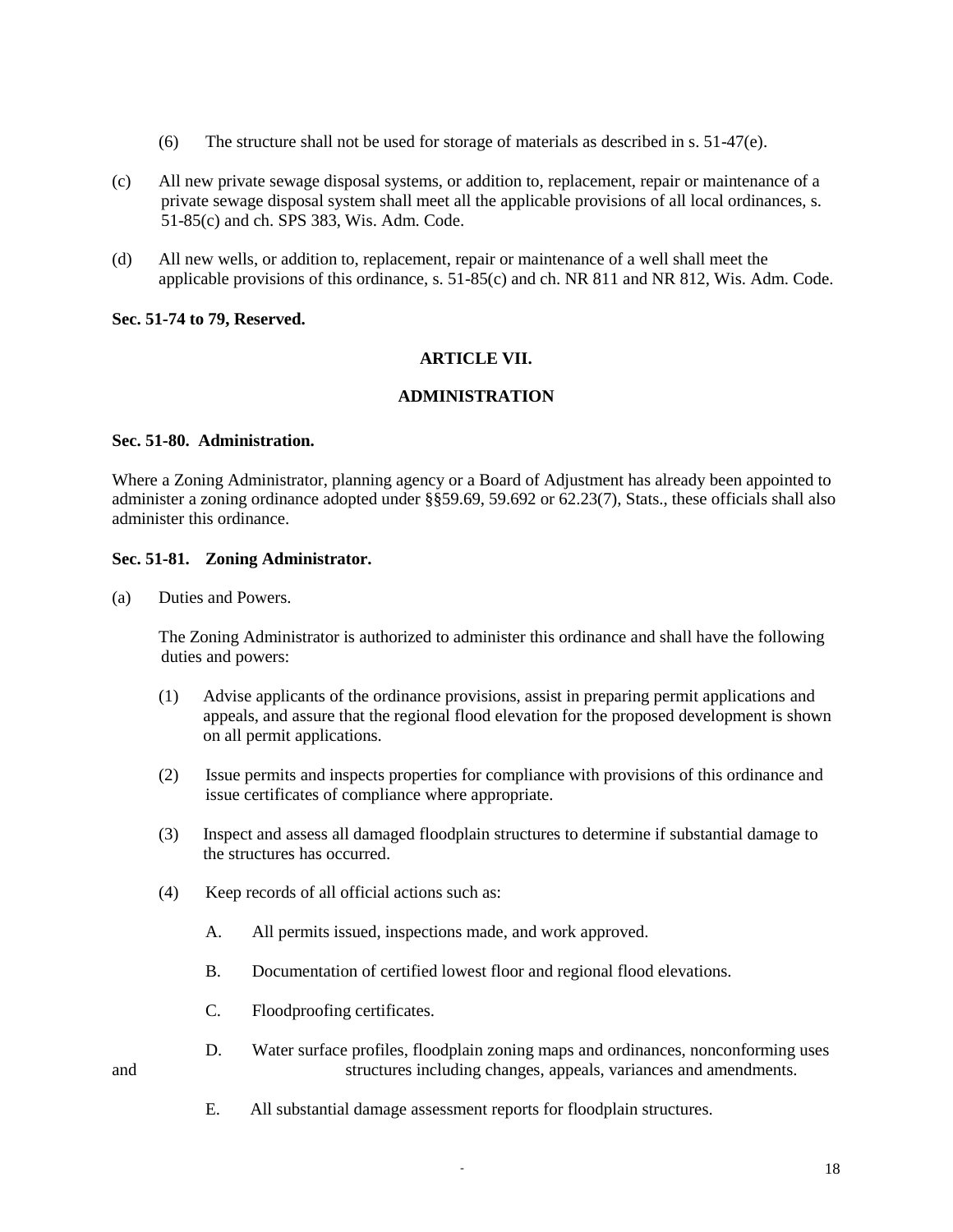- F. List of nonconforming structures and uses.
- (5) Submit copies of the following items to the Department Regional office:
	- A. Within 10 days of the decision, a copy of any decisions on variances, appeals for map or text interpretations, and map or text amendments.
	- B. Copies of case-by-case analyses and any other required information including an annual summary of floodplain zoning actions taken.
	- C. Copies of substantial damage assessments performed and all related correspondence concerning the assessments.
- (6) Investigate, prepare reports, and report violations of this ordinance to the municipal zoning agency and attorney for prosecution. Copies of the reports shall also be sent to the Department Regional office.
- (7) Submit copies of amendments and biennial reports to the FEMA Regional office.
- (b) Land Use Permit.

A Land Use Permit shall be obtained before any new development; repair, modification or addition to an existing structure; or change in the use of a building or structure, including sewer and water facilities, may be initiated. Application to the Zoning Administrator shall include:

- (1) GENERAL INFORMATION.
	- A. Name and address of the applicant, property owner and contractor.
	- B. Legal description, proposed use, and whether it is new construction or a modification.
- (2) SITE DEVELOPMENT PLAN.

A site plan drawn to scale shall be submitted with the permit application form and shall contain:

- A. Location, dimensions, area and elevation of the lot;
- B. Location of the ordinary highwater mark of any abutting navigable waterways;
- C. Location of any structures with distances measured from the lot lines and street centerlines;
- D. Location of any existing or proposed on-site sewage systems or private water supply systems;
- E. Location and elevation of existing or future access roads;
- F. Location of floodplain and floodway limits as determined from the official Floodplain Zoning Maps;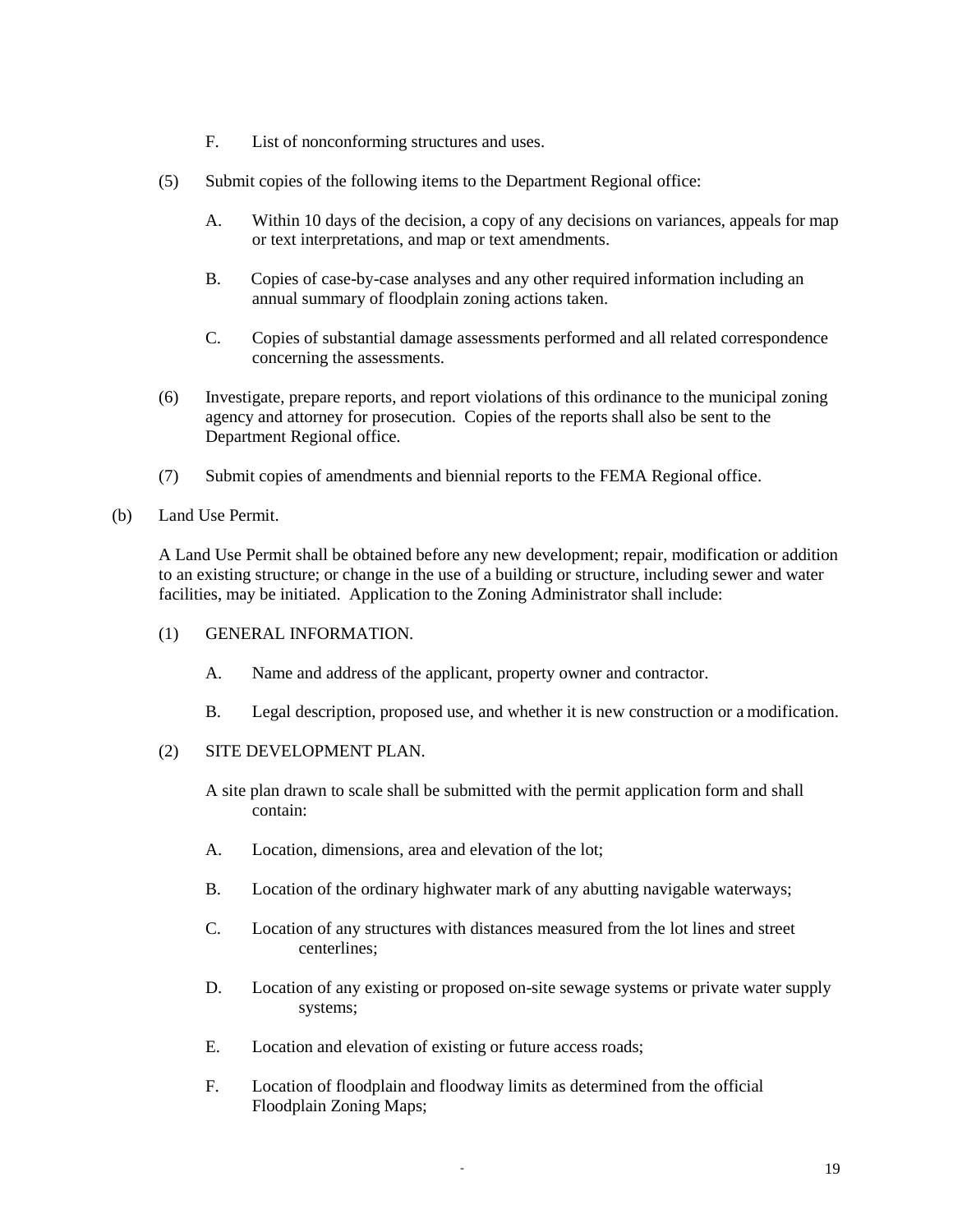- G. The elevation of the lowest floor of proposed buildings and any fill using vertical datum from the adopted study - either National Geodetic Vertical Datum (NGVD) or North American Vertical Datum (NAVD);
- H. Data sufficient to determine the regional flood elevation in NGVD or NAVD at the location of the development and to determine whether or not the requirements of Article III or Article IV are met; and
- I. Data to determine if the proposed development will cause an obstruction to flow or an increase in regional flood height or discharge according to s. 51-17 . This may include any of the information noted in s. 51-33(a).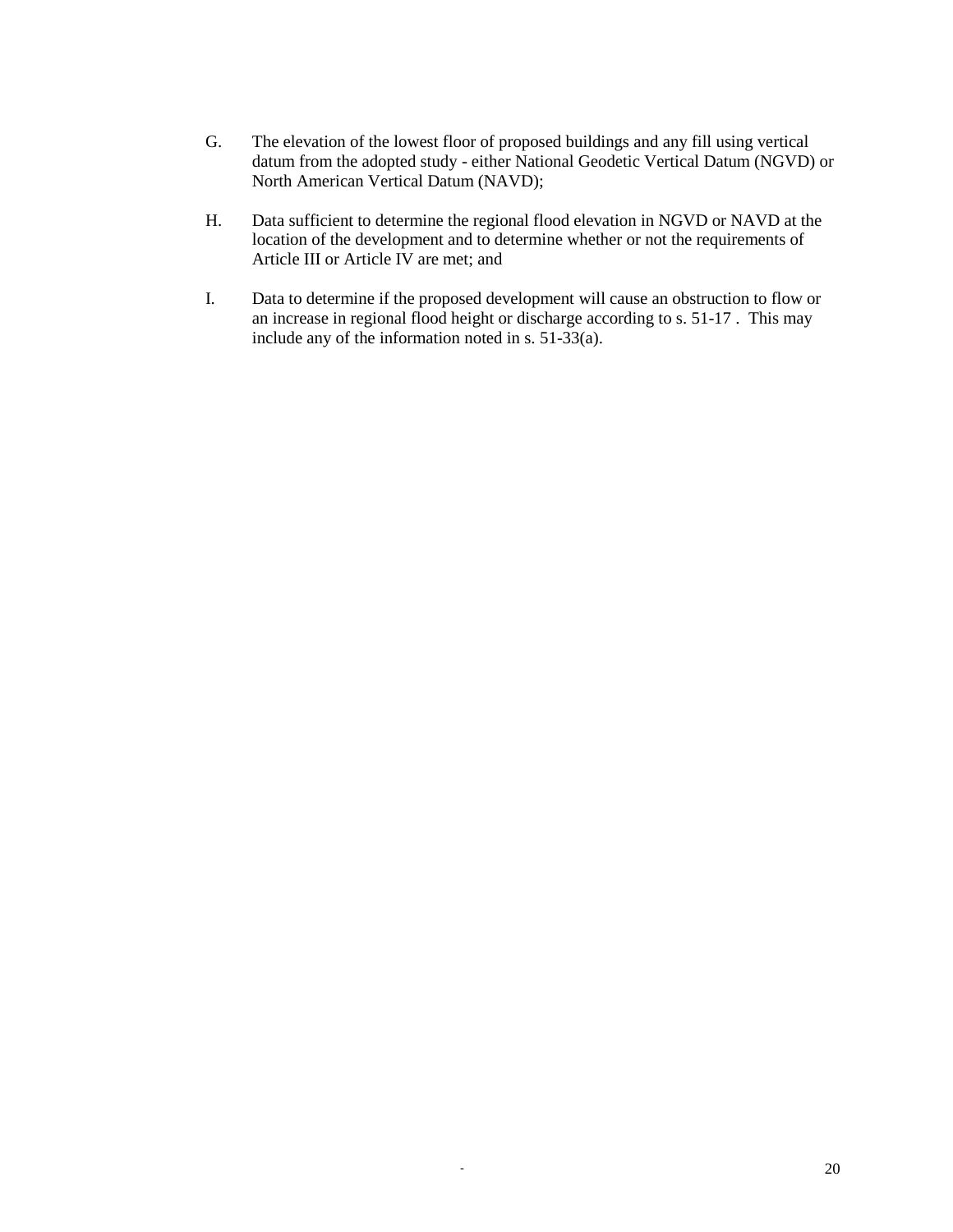### (3) HYDRAULIC AND HYDROLOGIC STUDIES TO ANALYZE DEVELOPMENT.

All hydraulic and hydrologic studies shall be completed under the direct supervision of a professional engineer registered in the State. The study contractor shall be responsible for the technical adequacy of the study. All studies shall be reviewed and approved by the Department.

- A. Zone A Floodplains:
	- 1. Hydrology.
		- i. The appropriate method shall be based on the standards in ch. NR 116.07(3), Wis. Admin. Code, *Hydrologic Analysis: Determination of Regional Flood Discharge*.
	- 2. Hydraulic Modeling.

The regional flood elevation shall be based on the standards in ch. NR 116.07(4), Wis. Admin. Code, *Hydraulic Analysis: Determination of Regional Flood Elevation* and the following:

- i. determination of the required limits of the hydraulic model shall be based on detailed study information for downstream structures (dam, bridge, culvert) to determine adequate starting WSEL for the study.
- ii. channel sections must be surveyed.
- iii. minimum four foot contour data in the overbanks shall be used for the development of cross section overbank and floodplain mapping.
- iv. a maximum distance of 500 feet between cross sections is allowed in developed areas with additional intermediate cross sections required at transitions in channel bottom slope including a survey of the channel at each location.
- v. the most current version of HEC RAS shall be used.
- vi. a survey of bridge and culvert openings and the top of road is required at each structure.
- vii. additional cross sections are required at the downstream and upstream limits of the proposed development and any necessary intermediate locations based on the length of the reach if greater than 500 feet.
- viii. standard accepted engineering practices shall be used when assigning parameters for the base model such as flow, Manning's N values, expansion and contraction coefficients or effective flow limits. The base model shall be calibrated to past flooding data such as high water marks to determine the reasonableness of the model results. If no historical data is available, adequate justification shall be provided for any parameters outside standard accepted engineering practices.
- ix. the model must extend past the upstream limit of the difference in the existing and proposed flood profiles in order to provide a tie-in to existing studies. The height difference between the proposed food profile and the existing study profiles shall be no more than 0.00 feet.
- 3. Mapping.

A work map of the reach studies shall be provided, showing all cross section locations, floodway/floodplain limits based on best available topographic data, geographic limits of the proposed development and whether the proposed development is located in the floodway.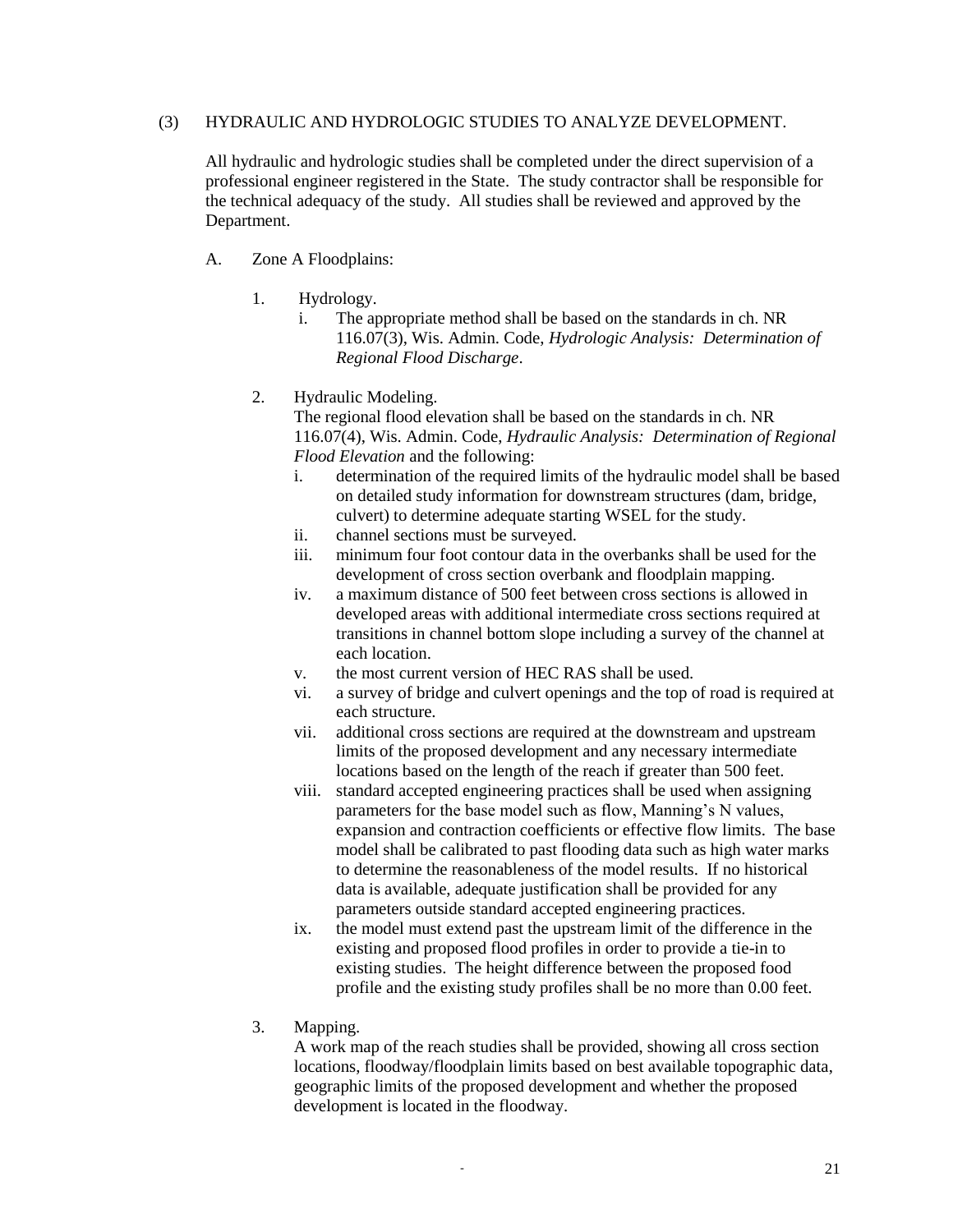- i. If the proposed development is located outside of the floodway, then it is determined to have no impact on the regional flood elevation.
- ii. If any part of the proposed development is in the floodway, it must be added to the base model to show the difference between existing and proposed conditions. The study must ensure that all coefficients remain the same as in the existing model, unless adequate justification based on standard accepted engineering practices is provided.
- B. Zone AE Floodplains.
	- 1. Hydrology.

If the proposed hydrology will change the existing study, the appropriate method to be used shall be based on ch. NR 116.07(3), Wis. Admin. Code, *Hydrologic Analysis: Determination of Regional Flood Discharge*.

2. Hydraulic Model.

The regional flood elevation shall be based on the standards in ch. NR 116.07(4), Wis. Admin. Code, *Hydraulic Analysis: Determination of Regional Flood Elevation* and the following:

i. Duplicate Effective Model.

The effective model shall be reproduced to ensure correct transference of the model data and to allow integration of the revised data to provide a continuous FIS model upstream and downstream of the revised reach. If data from the effective model is available, models shall be generated that duplicate the FIS profiles and the elevations shown in the Floodway Data Table in the FIS report to within 0.1 foot.

- ii. Corrected Effective Model. The Corrected Effective Model shall not include any man-made physical changes since the effective model date, but shall import the model into the most current version of HEC-RAS for Department review.
- iii. Existing (Pre-Project Conditions) Model. The Existing Model shall be required to support conclusions about the actual impacts of the project associated with the Revised (Post-Project) Model or to establish more up-to-date models on which to base the Revised (Post-Project) Model.
- iv. Revised (Post-Project Conditions) Model. The Revised (Post-Project Conditions) Model shall incorporate the Existing Model and any proposed changes to the topography caused by the proposed development. This model shall reflect proposed conditions.
- v. All changes to the Duplicate Effective Model and subsequent models must be supported by certified topographic information, bridge plans, construction plans and survey notes.
- vi. Changes to the hydraulic models shall be limited to the stream reach for which the revision is being requested. Cross sections upstream and downstream of the revised reach shall be identical to those in the effective model and result in water surface elevations and topwidths computed by the revised models matching those in the effective models upstream and downstream of the revised reach as required. The Effective Model shall not be truncated.
- 3. Mapping.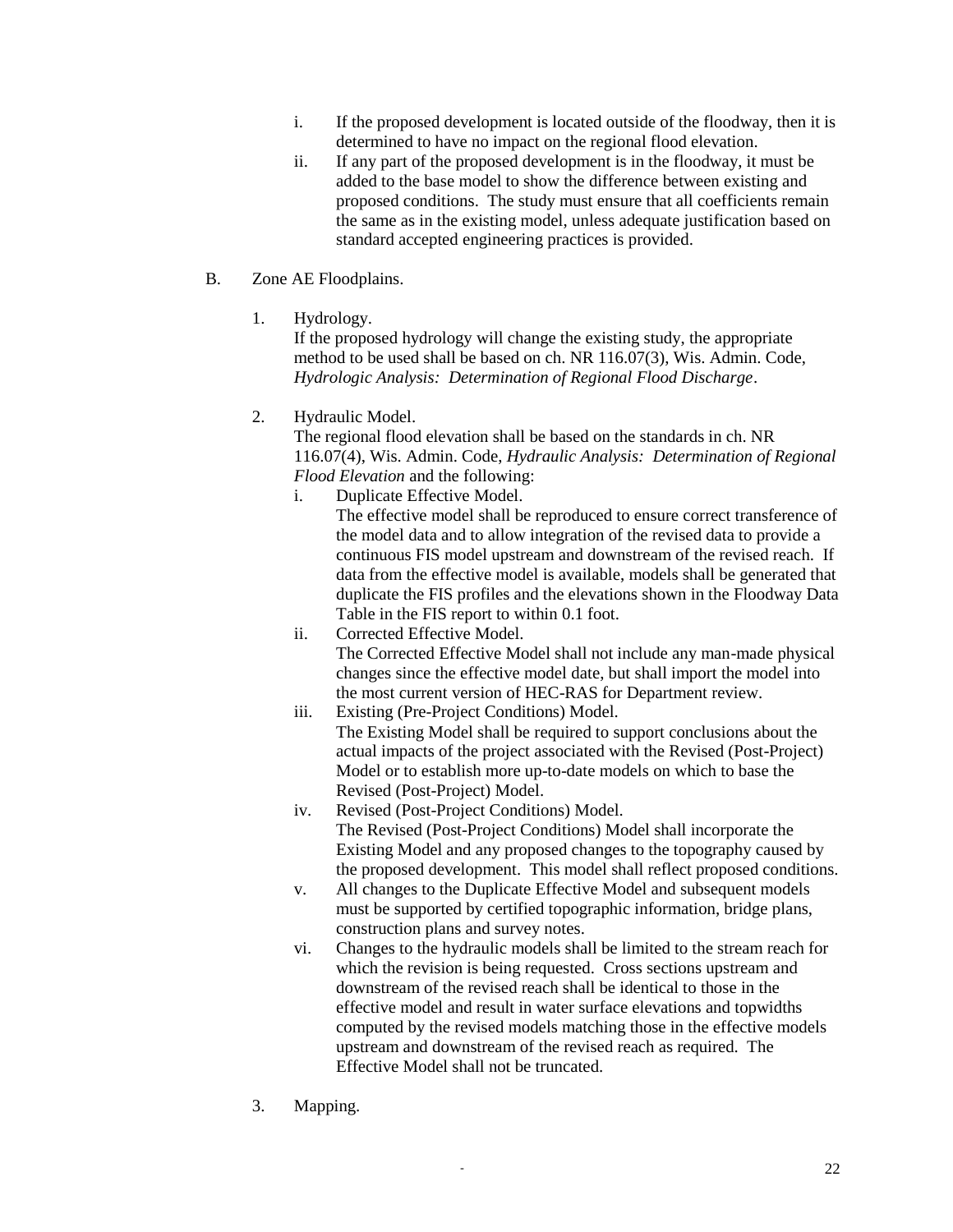Maps and associated engineering data shall be submitted to the Department for review which meet the following conditions:

- i. Consistency between the revised hydraulic models, the revised floodplain and floodway delineations, the revised flood profiles, topographic work map, annotated FIRMs and/or Flood Boundary Floodway Maps (FBFMs), construction plans, bridge plans.
- ii. Certified topographic map of suitable scale, contour interval, and a planimetric map showing the applicable items. If a digital version of the map is available, it may be submitted in order that the FIRM may be more easily revised.
- iii. Annotated FIRM panel showing the revised 1% and 0.2% annual chance floodplains and floodway boundaries.
- iv. If an annotated FIRM and/or FBFM and digital mapping data (GIS or CADD) are used then all supporting documentation or metadata must be included with the data submission along with the Universal Transverse Mercator (UTM) projection and State Plane Coordinate System in accordance with FEMA mapping specifications.
- v. The revised floodplain boundaries shall tie into the effective floodplain boundaries.
- vi. All cross sections from the effective model shall be labeled in accordance with the effective map and a cross section lookup table shall be included to relate to the model input numbering scheme.
- vii. Both the current and proposed floodways shall be shown on the map.
- viii. The stream centerline, or profile baseline used to measure stream distances in the model shall be visible on the map.

## (4) EXPIRATION.

All permits issued under the authority of this ordinance shall expire no more than 180 days after issuance. The permit may be extended for a maximum of 180 days for good and sufficient cause.

(c) Certificate of Compliance.

No land shall be occupied or used, and no building which is hereafter constructed, altered, added to, modified, repaired, rebuilt or replaced shall be occupied until a certificate of compliance is issued by the Zoning Administrator, except where no permit is required, subject to the following provisions:

- (1) The certificate of compliance shall show that the building or premises or part thereof, and the proposed use, conform to the provisions of this ordinance;
- (2) Application for such certificate shall be concurrent with the application for a permit;
- (3) If all ordinance provisions are met, the certificate of compliance shall be issued within 10 days after written notification that the permitted work is completed; and
- (4) The applicant shall submit a certification signed by a registered professional engineer, architect or land surveyor that the fill, lowest floor and floodproofing elevations are in compliance with the permit issued. Floodproofing measures also require certification by a registered professional engineer or architect the requirements of s. are met.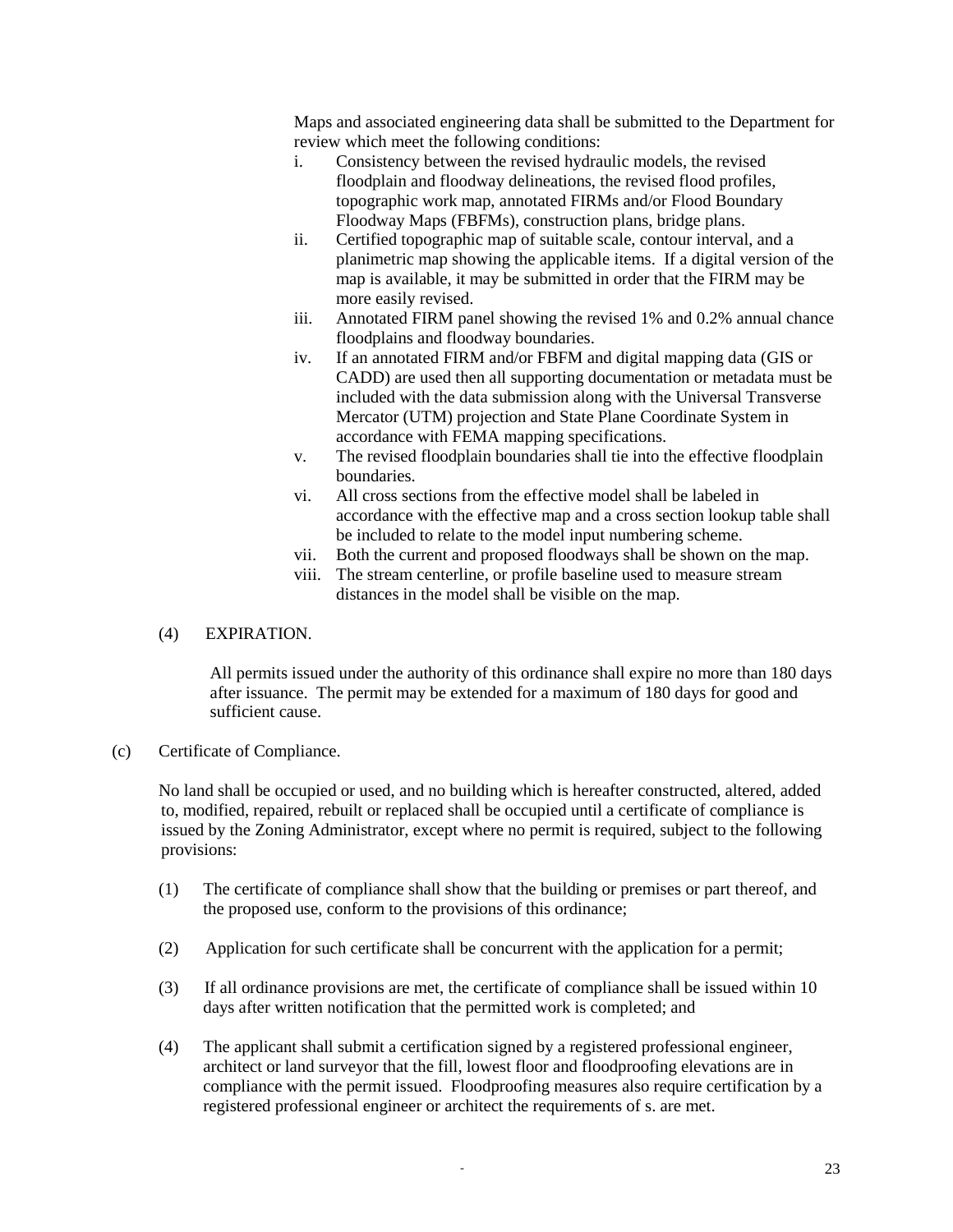(d) Other Permits.

Prior to obtaining a floodplain development permit, the applicant must secure all necessary permits from federal, state, and local agencies, including but not limited to those required by the U.S. Army Corps of Engineers under s. 404 of the Federal Water Pollution Control Act, Amendments of 1972, 33 U.S.C. 1344.

# **Sec. 51-82. Zoning Agency.**

- (a) The Planning, Zoning and Land Information Department shall:
	- (1) oversee the functions of the office of the Zoning Administrator; and
	- (2) review and advise the governing body on all proposed amendments to this ordinance, maps and text.
- (b) The zoning agency shall not:
	- (1) grant variances to the terms of the ordinance in place of action by the Board of Adjustment; or
	- (2) amend the text or zoning maps in place of official action by the governing body.

# **Sec. 51-83. Board of Adjustment.**

The Board of Adjustment created under §59.694, Wis. Stats. is hereby authorized or shall be appointed to act for the purposes of this ordinance. The Board shall exercise the powers conferred by Wisconsin Statutes and adopt rules for the conduct of business. The Zoning Administrator shall not be the secretary of the Board.

(a) POWERS AND DUTIES.

The Board of Adjustment shall:

- (1) Appeals Hear and decide appeals where it is alleged there is an error in any order, requirement, decision or determination made by an administrative official in the enforcement or administration of this ordinance;
- (2) Boundary Disputes Hear and decide disputes concerning the district boundaries shown on the official Floodplain Zoning Map; and
- (3) Variances Hear and decide, upon appeal, variances from the ordinance standards.

# (b) APPEALS TO THE BOARD.

(1) Appeals to the Board may be taken by any person aggrieved, or by any officer or department of the municipality affected by any decision of the Zoning Administrator or other administrative officer. Such appeal shall be taken within 30 days unless otherwise provided by the rules of the Board, by filing with the official whose decision is in question, and with the Board, a Notice of Appeal specifying the reasons for the appeal. The official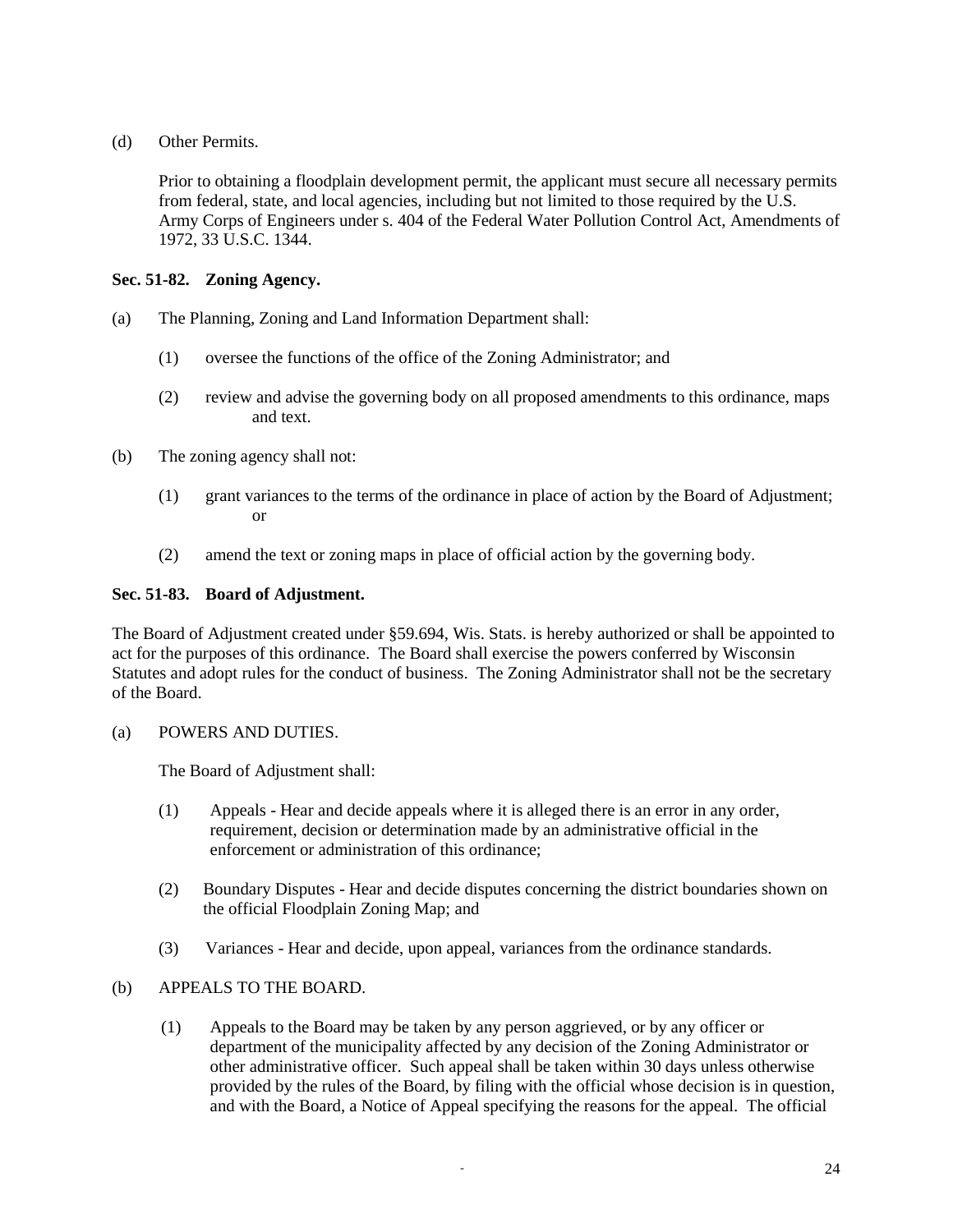whose decision is in question shall transmit to the Board all records regarding the matter appealed.

# (2) NOTICE AND HEARING FOR APPEALS INCLUDING VARIANCES:

- A. Notice The Board shall:
	- 1. Fix a reasonable time for the hearing;
	- 2. Publish adequate notice pursuant to Wisconsin Statutes, specifying the date, time, place and subject of the hearing; and
	- 3. Assure that notice shall be mailed to the parties in interest and the Department Regional office
- B. Hearing Any party may appear in person or by agent. The Board shall:
	- 1. Resolve boundary disputes according to s. 51-83(c);
	- 2. Decide variance applications according to s. 51-83(d); and
	- 3. Decide appeals of permit denials according to s. 51-84.
- (3) DECISION: The final decision regarding the appeal or variance application shall:
	- A. Be made within a reasonable time;
	- B. Be sent to the Department Regional office within 10 days of the decision;
	- C. Be a written determination signed by the chairman or secretary of the Board;
	- D. State the specific facts, which are the basis for the Board's decision;
	- E. Either affirm, reverse, vary or modify the order, requirement, decision or determination appealed, in whole or in part, dismisses the appeal for lack of jurisdiction or grant or deny the variance application; and
	- F. Include the reasons for granting an appeal, describing the hardship demonstrated by the applicant in the case of a variance, clearly stated in the recorded minutes of the Board proceedings.

# (c) BOUNDARY DISPUTES.

The following procedure shall be used by the Board in hearing disputes concerning floodplain district boundaries:

- (1) If a floodplain district boundary is established by approximate or detailed floodplain studies, the flood elevations or profiles shall prevail in locating the boundary. If none exist, other evidence may be examined;
- (2) The person contesting the boundary location shall be given a reasonable opportunity to present arguments and technical evidence to the Board; and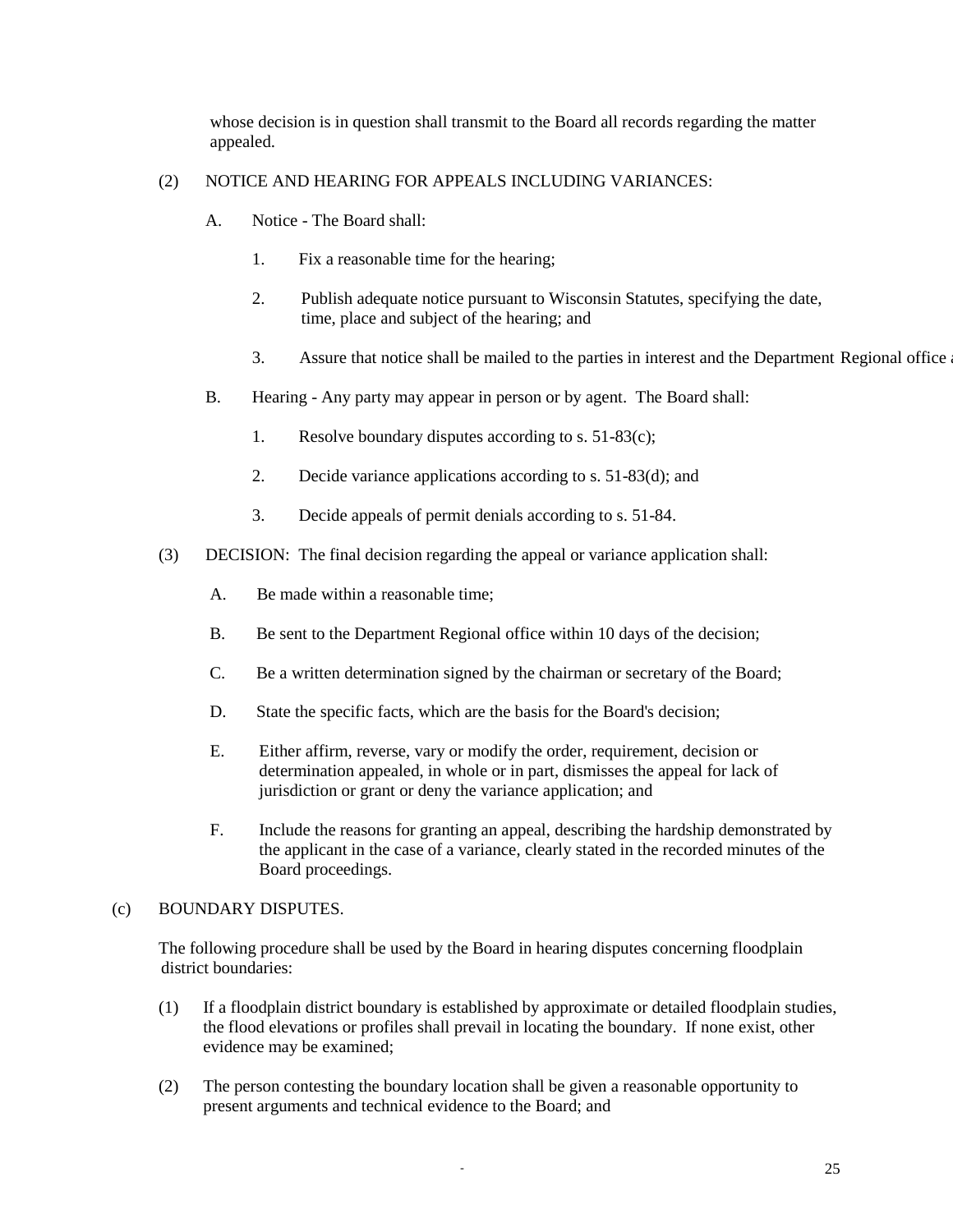(3) If the boundary is incorrectly mapped, the Board should inform the Planning, Zoning and Farmland Preservation Committee or the person contesting the boundary location to petition the governing body for a map amendment according to s. 51-94.

### (d) VARIANCE.

- (1) The Board may, upon appeal, grant a variance from the standards of this ordinance if an applicant convincingly demonstrates that:
	- A. Literal enforcement of the ordinance will cause unnecessary hardship;
	- B. The hardship is due to adoption of the floodplain ordinance and unique property conditions, not common to adjacent lots or premises. In such case the ordinance or map must be amended;
	- C. The variance is not contrary to the public interest; and
	- D. The variance is consistent with the purpose of this ordinance in s. 51-3.
- (2) In addition to the criteria in subd. (1), to qualify for a variance under FEMA regulations, the following criteria must be met:
	- A. The variance may not cause any increase in the regional flood elevation;
	- B. Variances can only be granted for lots that are less than one-half acre and are contiguous to existing structures constructed below the RFE; and
	- C. Variances shall only be granted upon a showing of good and sufficient cause, shall be the minimum relief necessary, shall not cause increased risks to public safety or nuisances, shall not increase costs for rescue and relief efforts and shall not be contrary to the purpose of the ordinance.
- (3) A variance shall not:
	- A. Grant, extend or increase any use prohibited in the zoning district;
	- B. Be granted for a hardship based solely on an economic gain or loss;
	- C. Be granted for a hardship, which is self-created;
	- D. Damage the rights or property values of other persons in the area;
	- E. Allow actions without the amendments to this ordinance or map(s) required in s. 51-95; and
	- F. Allow any alteration of an historic structure, including its use, which would preclude its continued designation as an historic structure.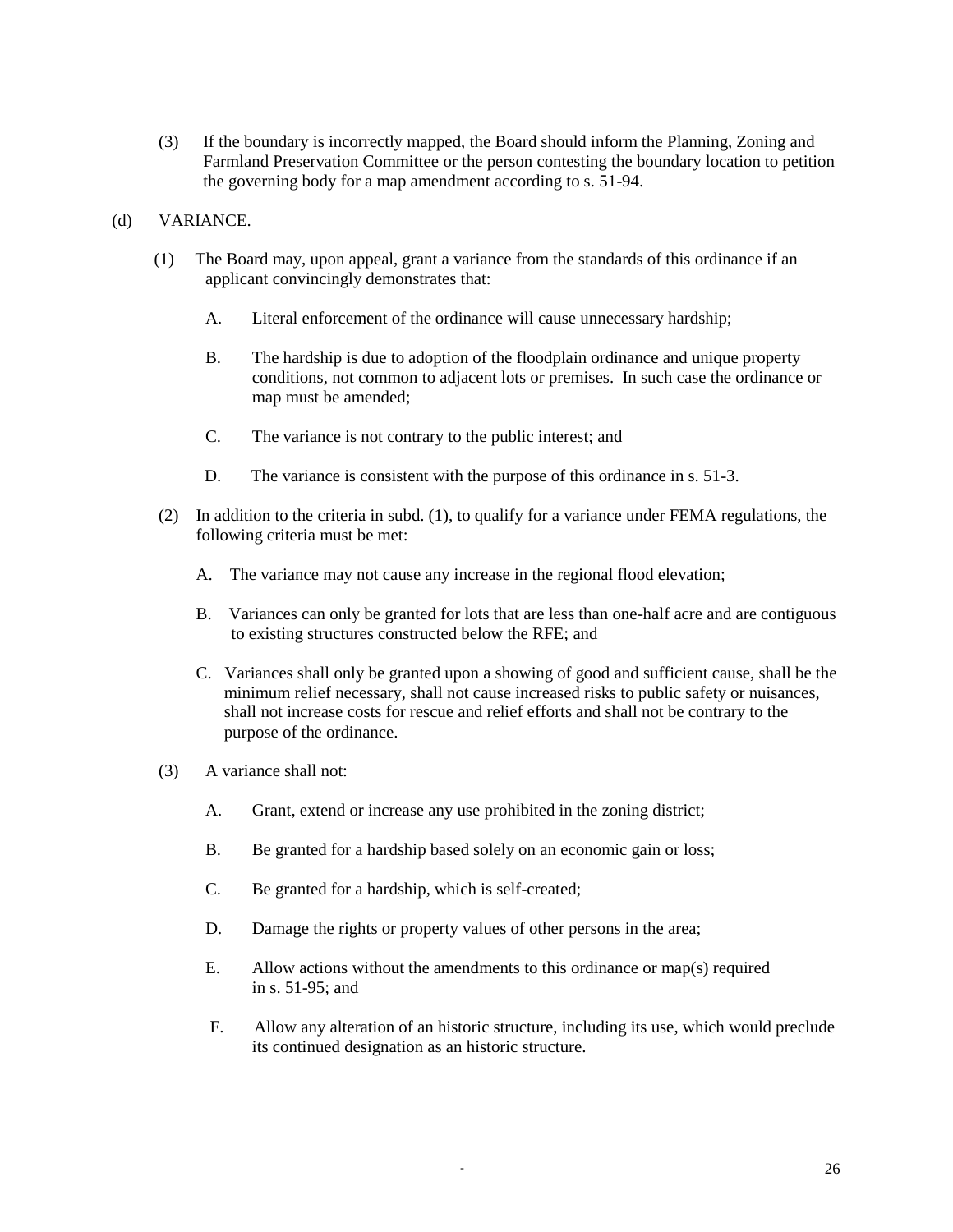(4) When a floodplain variance is granted the Board shall notify the applicant in writing that it may increase risks to life and property and flood insurance premiums could increase up to \$25.00 per \$100.00 of coverage. A copy shall be maintained with the variance record.

# **Sec. 51-84. To Review Appeals of Permit Denials.**

- (a) The Board shall review all data related to the appeal. This may include:
	- (1) Permit application data listed in s. 51-81(b);
	- (2) Floodway/floodfringe determination data in s. 51-61(c);
	- (3) Data listed in s. 51-33(a)(2) where the applicant has not submitted this information to the Zoning Administrator; and
	- (4) Other data submitted with the application, or submitted to the Board with the appeal.
- (b) For appeals of all denied permits the Board shall:
	- (1) Follow the procedures of s. 51-83;
	- (2) Consider zoning agency recommendations; and
	- (3) Either uphold the denial or grant the appeal.
- (c) For appeals concerning increases in regional flood elevation the Board shall:
	- (1) Uphold the denial where the Board agrees with the data showing an increase in flood elevation. Increases may only be allowed after amending the flood profile and map and all appropriate legal arrangements are made with all adversely affected property owners as per the requirements of s. 51-95; and
	- (2) Grant the appeal where the Board agrees that the data properly demonstrates that the project does not cause an increase provided no other reasons for denial exist.

## **Sec. 51-85. Floodproofing Standards for Nonconforming Structures or Uses.**

- (a) No permit or variance shall be issued for a non-residential structure designed to be watertight below the regional flood elevation until the applicant submits a plan certified by a registered professional engineer or architect that the floodproofing measures will protect the structure or development to the flood protection elevation and submits a FEMA Floodproofing Certificate.
- (b) For a structure designed to allow the entry of floodwaters, no permit or variance shall be issued until the applicant submits a plan either:
	- (1) certified by a registered professional engineer or architect; or
	- (2) meets or exceeds the following standards:
		- A. a minimum of two openings having a total net area of not less than one square inch for every square foot of enclosed area subject to flooding;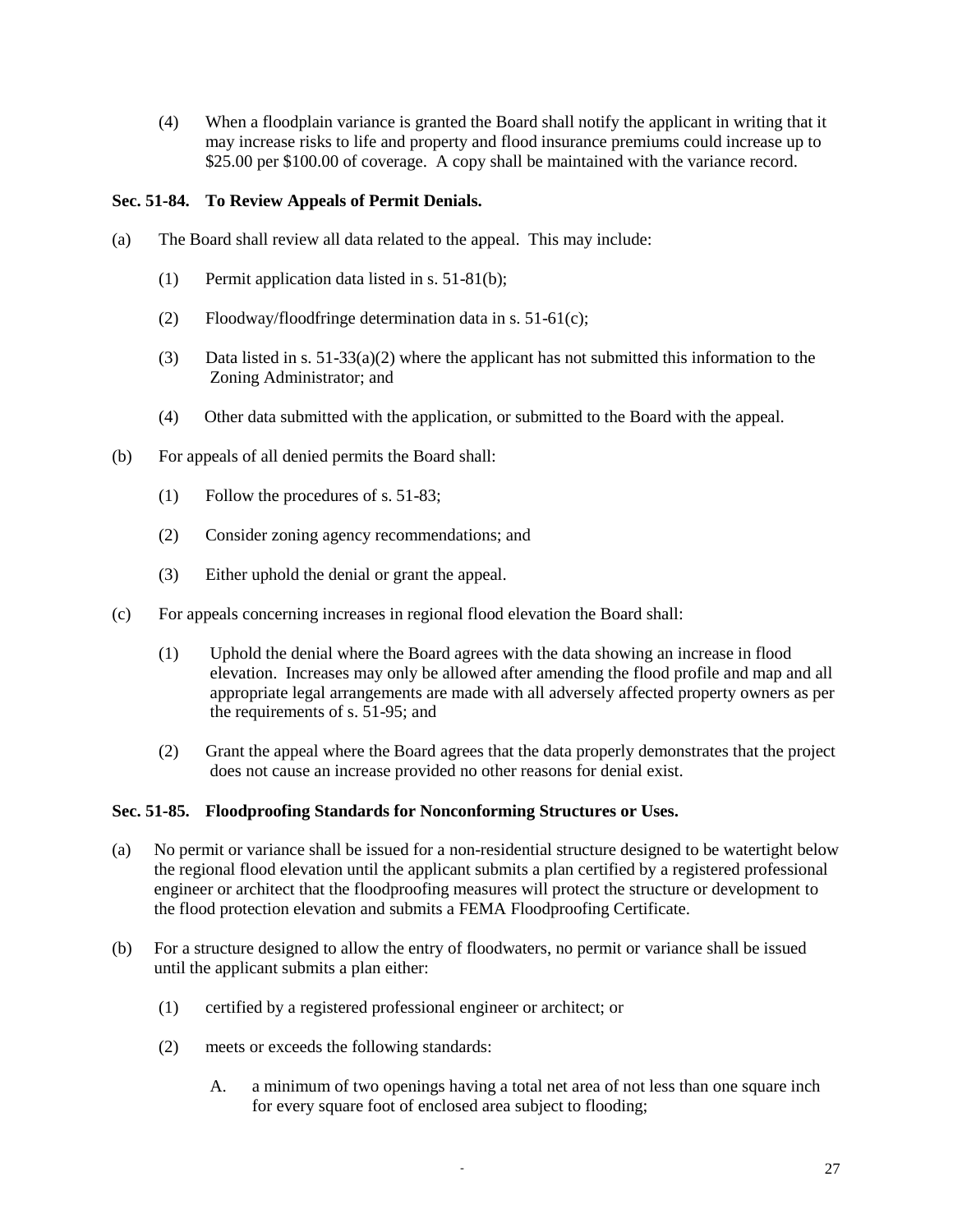- B. the bottom of all openings shall be no higher than one foot above grade; and
- C. openings may be equipped with screens, louvers, valves, or other coverings or devices provided that they permit the automatic entry and exit of floodwaters.
- (c) Floodproofing measures shall be designed, as appropriate, to:
	- (1) Withstand flood pressures, depths, velocities, uplift and impact forces and other regional flood factors;
	- (2) Protect structures to the flood protection elevation;
	- (3) Anchor structures to foundations to resist flotation and lateral movement; and
	- (4) Minimize or eliminate infiltration of flood waters; and.
	- (5) Minimize or eliminate discharges into flood waters.

## **Sec. 51-86. Public Information.**

- (a) Place marks on structures to show the depth of inundation during the regional flood.
- (b) All maps, engineering data and regulations shall be available and widely distributed.
- (c) Real estate transfers should show what floodplain district any real property is in.

## **Sec. 51-87. Fee Schedule.**

All persons, firms, or corporations performing work, which by this ordinance shall require the issuance of a land use permit or the holding of a public hearing, shall pay a fee for such to the County Planning, Zoning and Land Information Department to defray the cost of administration, investigation, processing and legally required advertising. The fees are established in the Calumet County Planning, Zoning and Land Information Department Fee Schedule. All fees are non-refundable.

## **Sec. 51-88 to 93, Reserved.**

# **ARTICLE VIII.**

# **AMENDMENTS**

## **Sec. 51-94. Amendments.**

- (a) Obstructions or increases may only be permitted if amendments are made to this ordinance, the official floodplain zoning maps, floodway lines and water surface profiles in accordance with s. 51-95.
	- (1) In AE Zones with a mapped floodway, no obstructions or increases shall be permitted unless the applicant receives a Conditional Letter of Map Revision from FEMA and amendments are made to this ordinance, the official floodplain maps, floodway lines and water surface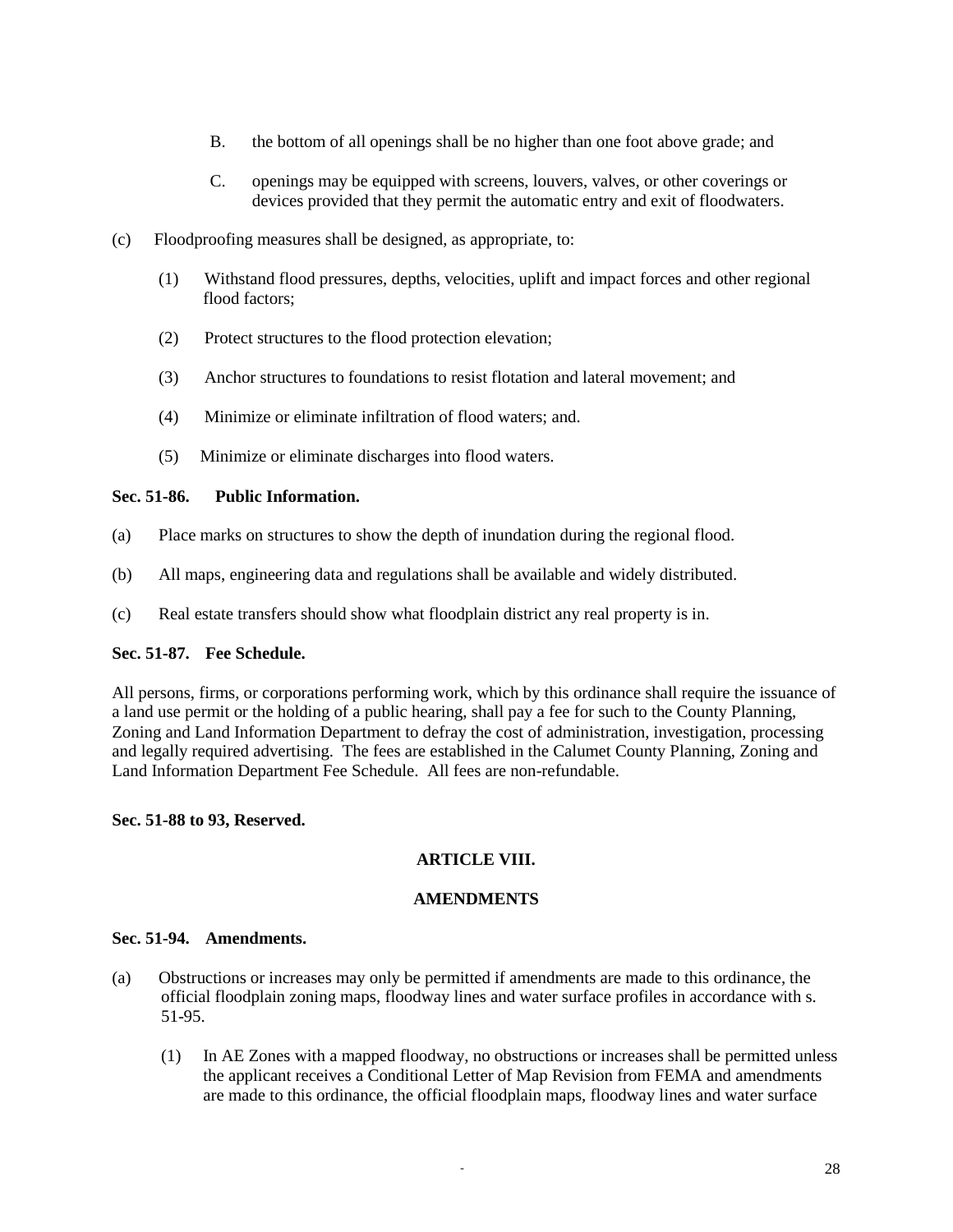profiles, in accordance with s. 51-95. Any such alterations must be reviewed and approved by FEMA and the DNR.

(2) In A Zones increases equal to or greater than 1.0 foot may only be permitted if the applicant receives a Conditional Letter of Map Revision from FEMA and amendments are made to this ordinance, the official floodplain maps, floodway lines, and water surface profiles, in accordance with s. 51-95.

# **Sec. 51-95. General.**

- (a) The County Board of Supervisors shall change or supplement the floodplain zoning district boundaries and this ordinance in the manner outlined in s. 51-96 below. Actions which require an amendment to the ordinance and/or submittal of a Letter of Map Change (LOMC) include, but are not limited to, the following:
	- (1) Any fill or floodway encroachment that obstructs flow causing any increase in the regional flood height;
	- (2) Any change to the floodplain boundaries and/or watercourse alterations on the FIRM;
	- (3) Any changes to any other officially adopted floodplain maps listed in s.  $51-5(b)(2)$ ;
	- (4) Any floodplain fill which raises the elevation of the filled area to a height at or above the flood protection elevation and is contiguous to land lying outside the floodplain;
	- (5) Correction of discrepancies between the water surface profiles and floodplain maps;
	- (6) Any upgrade to a floodplain zoning ordinance text required by s. NR 116.05, Wis. Adm. Code, or otherwise required by law, or for changes by the municipality; and
	- (7) All channel relocations and changes to the maps to alter floodway lines or to remove an area from the floodway or the floodfringe that is based on a base flood elevation from a FIRM requires prior approval by FEMA.

## **Sec. 51-96. Procedures.**

- (a) Ordinance amendments may be made upon petition of any party according to the provisions of §59.69, Stats. The petition shall include all data required by ss. 51-61(d) and 51-81(b). The Land Use Permit shall not be issued until a Letter of Map Revision is issued by FEMA for the proposed changes.
	- (1) The proposed amendment shall be referred to the Planning, Zoning and Farmland Preservation Committee for a public hearing and recommendation to the Calumet County Board of Supervisors. The amendment and notice of public hearing shall be submitted to the Department Regional office for review prior to the hearing. The amendment procedure shall comply with the provisions of §59.69, Stats.
	- (2) No amendments shall become effective until reviewed and approved by the Department.
	- (3) All persons petitioning for a map amendment that obstructs flow causing any increase in the regional flood height, shall obtain flooding easements or other appropriate legal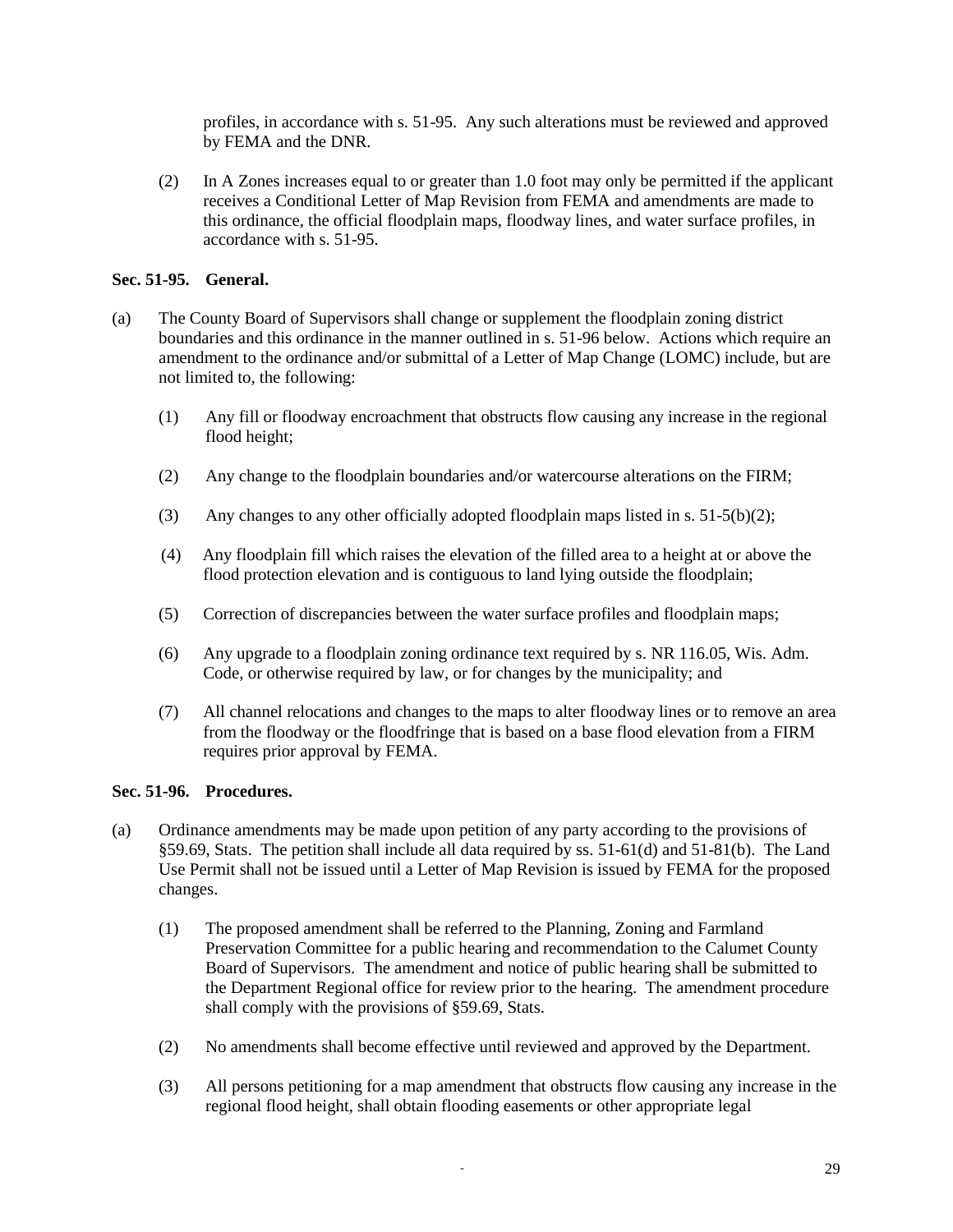arrangements from all adversely affected property owners and notify local units of government before the amendment can be approved by the Calumet County Board of Supervisors.

#### **Sec. 51-97 to 109, Reserved.**

## **ARTICLE IX.**

#### **ENFORCEMENT AND PENALTIES**

### **Sec. 51-110. Enforcement and Penalties.**

Any violation of the provisions of this ordinance by any person shall be unlawful and may be referred to the Corporation Counsel who shall expeditiously prosecute all such violators. A violator shall, upon conviction, forfeit to the County a penalty of not less than \$10 and not more than \$1,000, together with a taxable cost of such action. Each day of continued violation shall constitute a separate offense. Every violation of this ordinance is a public nuisance and the creation may be enjoined and the maintenance may be abated by action at suit of the county, the state, or any citizen thereof pursuant to §87.30, Stats.

## **Sec. 51-111 to 119, Reserved.**

## **ARTICLE X.**

### **DEFINITIONS**

#### **Sec. 51-120. Definitions.**

Unless specifically defined, words and phrases in this ordinance shall have their common law meaning and shall be applied in accordance with their common usage. Words used in the present tense include the future, the singular number includes the plural and the plural number includes the singular. The word "may" is permissive, "shall" is mandatory and is not discretionary.

- 1) "A ZONES" Those areas shown on the Official Floodplain Zoning Map which would be inundated by the regional flood*.* These areas may be numbered or unnumbered A Zones. The A Zones may or may not be reflective of flood profiles, depending on the availability of data for a given area.
- 2) "AH ZONES" See "AREA OF SHALLOW FLOODING".
- 3) "AO ZONES" See "AREA OF SHALLOW FLOODING".
- 4) "ACCESSORY STRUCTURE OR USE" A facility, structure, building or use which is accessory or incidental to the principal use of a property, structure or building.
- 5) "ALTERATION" An enhancement, upgrading or substantial change or modifications other than an addition or repair to a dwelling or to electrical, plumbing, heating, ventilating, air conditioning and other systems within a structure.
- 6) "AREA OF SHALLOW FLOODING" A designated AO, AH, AR/AO, AR/AH, or VO zone on a community's Flood Insurance Rate Map (FIRM) with a 1 percent or greater annual chance of flooding to an average depth of 1 to 3 feet where a clearly defined channel does not exist, where the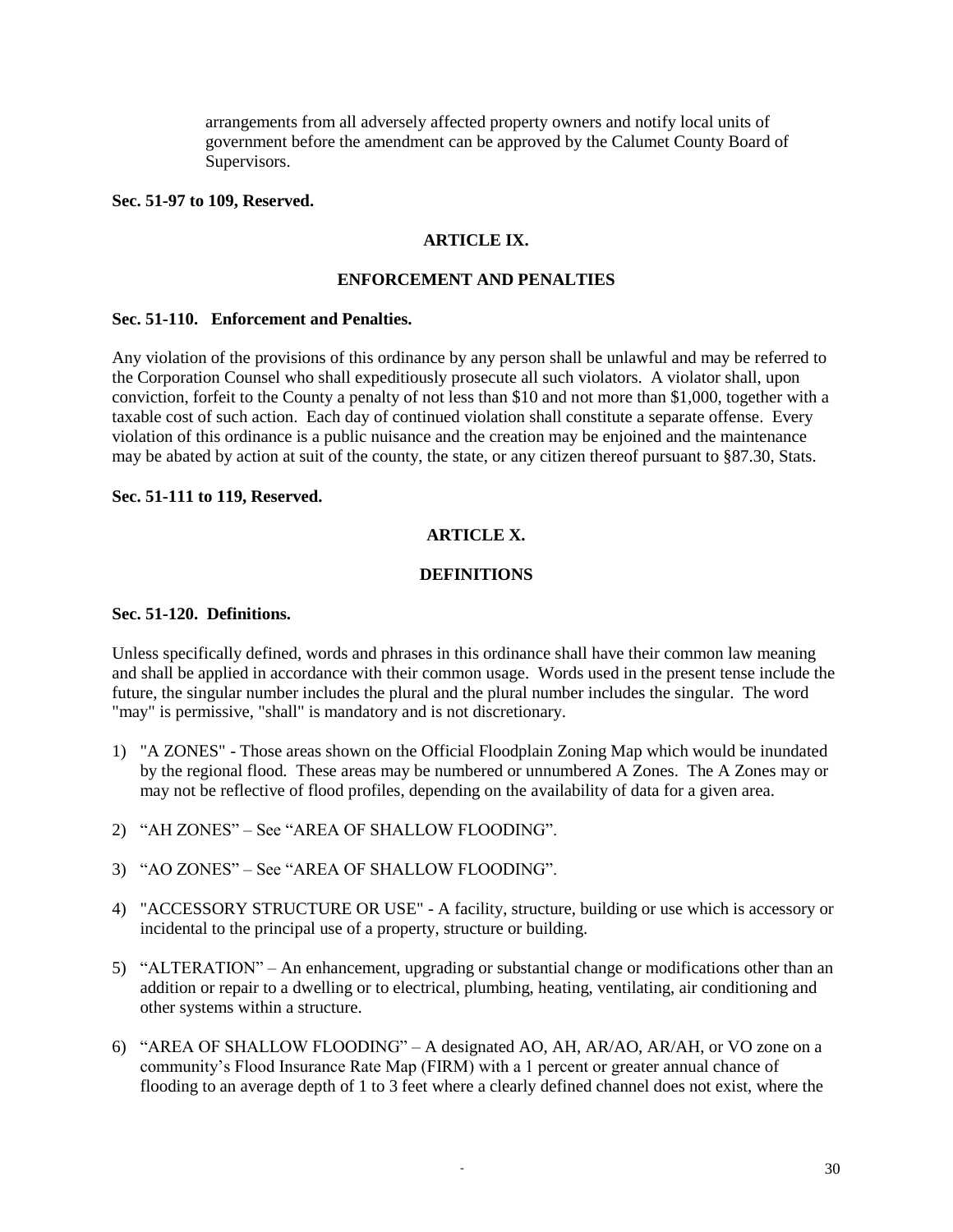path of flooding is unpredictable, and where velocity flood may be evident. Such flooding is characterized by ponding or sheet flow.

- 7) "BASE FLOOD" Means the flood having a one percent chance of being equaled or exceeded in any given year, as published by FEMA as part of a FIS and depicted on a FIRM.
- 8) "BASEMENT" Any enclosed area of a building having its floor sub-grade, i.e., below ground level, on all sides.
- 9) "BUILDING" See "STRUCTURE".
- 10) "BULKHEAD LINE" A geographic line along a reach of navigable water that has been adopted by a municipal ordinance and approved by the Department pursuant to s. 30.11, Stats., and which allows limited filling between this bulkhead line and the original ordinary highwater mark, except where such filling is prohibited by the floodway provisions of this ordinance.
- 11) "CAMPGROUND" Any parcel of land which is designed, maintained, intended or used for the purpose of providing sites for nonpermanent overnight use by 4 or more camping units, or which is advertised or represented as a camping area.
- 12) "CAMPING UNIT" Any portable device, no more than 400 square feet in area, used as a temporary shelter, including but not limited to a camping trailer, motor home, bus, van, pick-up truck, or tent that is fully licensed, if required, and ready for highway use.
- 13) "CERTIFICATE OF COMPLIANCE" A certification that the construction and the use of land or a building, the elevation of fill or the lowest floor of a structure is in compliance with all of the provisions of this ordinance.
- 14) "CHANNEL" A natural or artificial watercourse with definite bed and banks to confine and conduct normal flow of water.
- 15) "CRAWLWAYS" OR "CRAWL SPACE" An enclosed area below the first usable floor of a building, generally less than five feet in height, used for access to plumbing and electrical utilities.
- 16) "DECK" An unenclosed exterior structure that has no roof or sides, but has a permeable floor which allows the infiltration of precipitation.
- 17) "DEPARTMENT" The Wisconsin Department of Natural Resources.
- 18) "DEVELOPMENT" Any artificial change to improved or unimproved real estate, including, but not limited to, the construction of buildings, structures or accessory structures; the construction of additions or alterations to buildings, structures or accessory structures; the repair of any damaged structure or the improvement or renovation of any structure, regardless of percentage of damage or improvement; the placement of buildings or structures; subdivision layout and site preparation; mining, dredging, filling, grading, paving, excavation or drilling operations; the storage, deposition or extraction of materials or equipment; and the installation, repair or removal of public or private sewage disposal systems or water supply facilities.
- 19) "DRYLAND ACCESS" A vehicular access route which is above the regional flood elevation and which connects land located in the floodplain to land outside the floodplain, such as a road with its surface above regional flood elevation and wide enough for wheeled rescue and relief vehicles.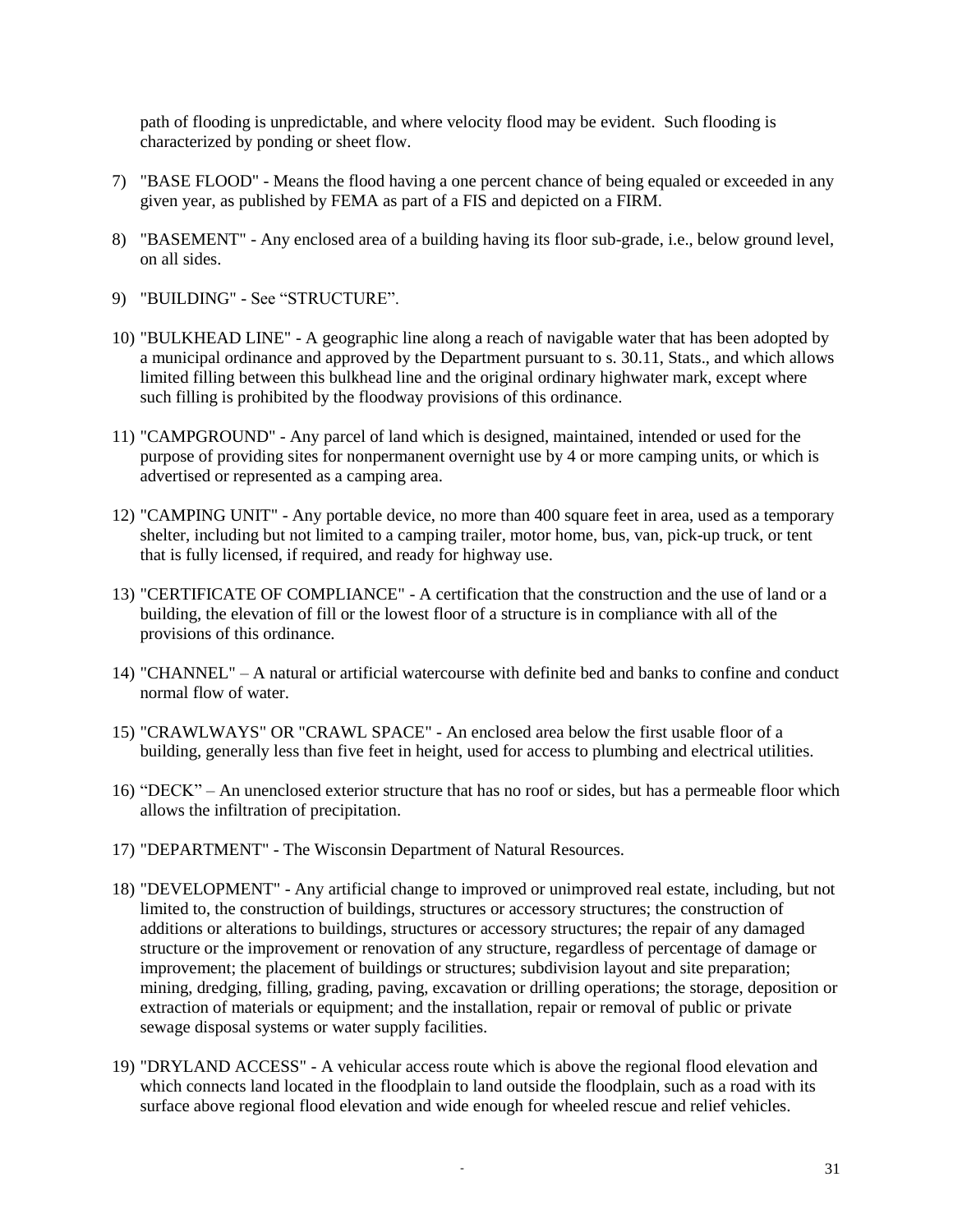- 20) "ENCROACHMENT" Any fill, structure, equipment, building, use or development in the floodway.
- 21) "FEDERAL EMERGENCY MANAGEMENT AGENCY (FEMA)" The federal agency that administers the National Flood Insurance Program.
- 22) "FLOOD INSURANCE RATE MAP (FIRM)" A map of a community on which the Federal Insurance Administration has delineated both the floodplain and the risk premium zones applicable to the community. This map can only be amended by the Federal Emergency Management Agency.
- 23) "FLOOD" or "FLOODING" A general and temporary condition of partial or complete inundation of normally dry land areas caused by one of the following conditions:
- $\checkmark$  The overflow or rise of inland waters;
- $\checkmark$  The rapid accumulation or runoff of surface waters from any source;
- $\checkmark$  The inundation caused by waves or currents of water exceeding anticipated cyclical levels along the shore of Lake Michigan or Lake Superior; or
- $\checkmark$  The sudden increase caused by an unusually high water level in a natural body of water, accompanied by a severe storm, or by an unanticipated force of nature, such as a seiche, or by some similarly unusual event.
- 24) "FLOOD FREQUENCY" The probability of a flood occurrence which is determined from statistical analyses. The frequency of a particular flood event is usually expressed as occurring, on the average once in a specified number of years or as a percent (%) chance of occurring in any given year.
- 25) "FLOODFRINGE" That portion of the floodplain outside of the floodway which is covered by flood waters during the regional flood and associated with standing water rather than flowing water.
- 26) "FLOOD HAZARD BOUNDARY MAP" A map designating approximate flood hazard areas. Flood hazard areas are designated as unnumbered A-Zones and do not contain floodway lines or regional flood elevations. This map forms the basis for both the regulatory and insurance aspects of the National Flood Insurance Program (NFIP) until superseded by a Flood Insurance Study and a Flood Insurance Rate Map.
- 27) "FLOOD INSURANCE STUDY" A technical engineering examination, evaluation, and determination of the local flood hazard areas. It provides maps designating those areas affected by the regional flood and provides both flood insurance rate zones and base flood elevations and may provide floodway lines. The flood hazard areas are designated as numbered and unnumbered A-Zones. Flood Insurance Rate Maps, that accompany the Flood Insurance Study, form the basis for both the regulatory and the insurance aspects of the National Flood Insurance Program.
- 28) "FLOODPLAIN" Land which has been or may be covered by flood water during the regional flood. It includes the floodway and the floodfringe, and may include other designated floodplain areas for regulatory purposes.
- 29) "FLOODPLAIN ISLAND" A natural geologic land formation within the floodplain that is surrounded, but not covered, by floodwater during the regional flood.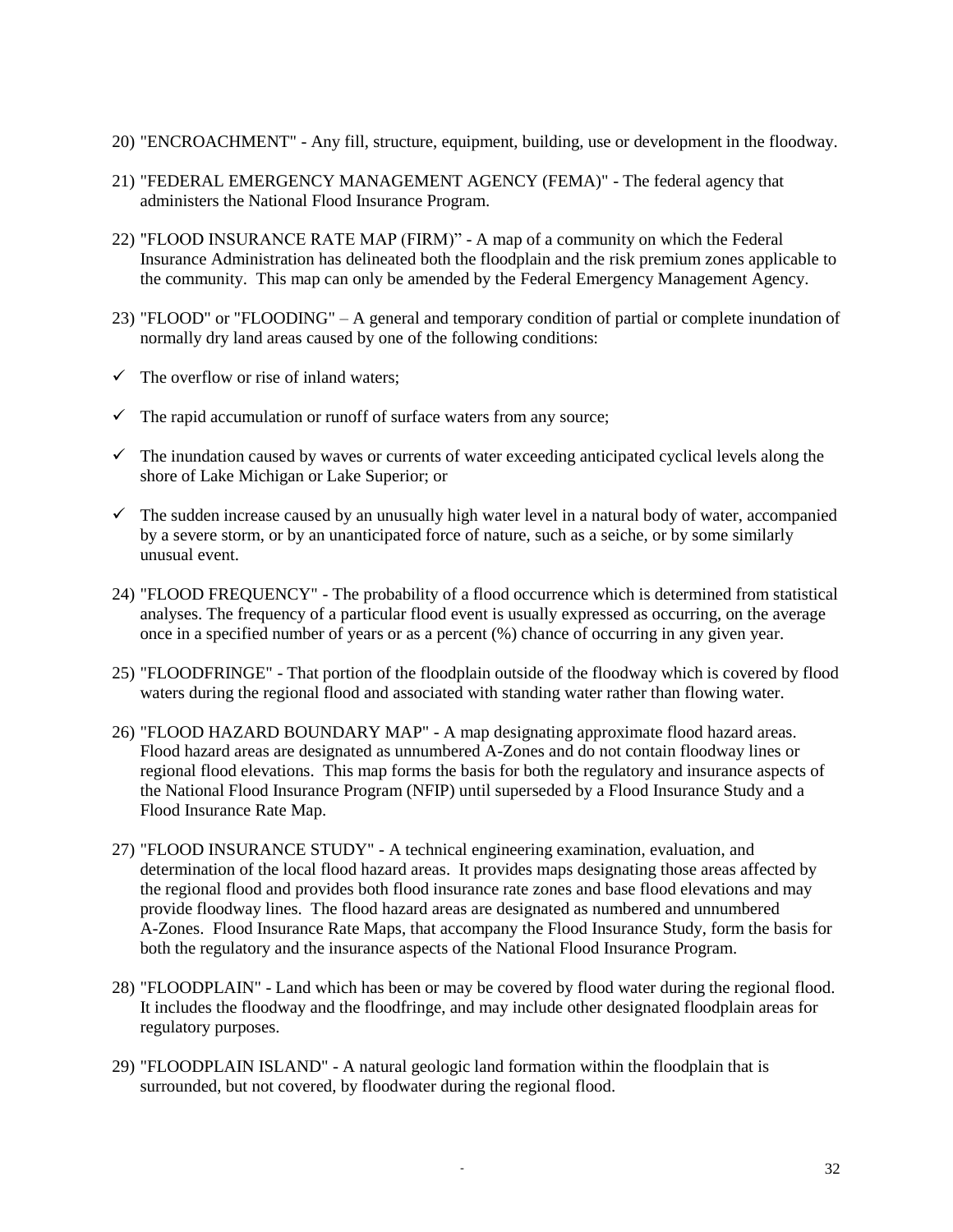- 30) "FLOODPLAIN MANAGEMENT" Policy and procedures to insure wise use of floodplains, including mapping and engineering, mitigation, education, and administration and enforcement of floodplain regulations.
- 31) "FLOOD PROFILE" A graph or a longitudinal profile line showing the relationship of the water surface elevation of a flood event to locations of land surface elevations along a stream or river.
- 32) "FLOODPROOFING" Any combination of structural provisions, changes or adjustments to properties and structures, water and sanitary facilities and contents of buildings subject to flooding, for the purpose of reducing or eliminating flood damage.
- 33) "FLOOD PROTECTION ELEVATION" An elevation of two feet of freeboard above the water surface profile elevation designated for the regional flood. (Also see: "FREEBOARD".)
- 34) "FLOOD STORAGE" Those floodplain areas where storage of floodwaters has been taken into account during analysis in reducing the regional flood discharge.
- 35) "FLOODWAY" The channel of a river or stream and those portions of the floodplain adjoining the channel required to carry the regional flood discharge.
- 36) "FREEBOARD" A safety factor expressed in terms of a specified number of feet above a calculated flood level. Freeboard compensates for any factors that cause flood heights greater than those calculated, including ice jams, debris accumulation, wave action, obstruction of bridge openings and floodways, the effects of watershed urbanization, loss of flood storage areas due to development and aggregation of the river or stream bed.
- 37) "HABITABLE STRUCTURE" Any structure or portion thereof used or designed for human habitation.
- 38) "HEARING NOTICE" Publication or posting meeting the requirements of Ch. 985, Stats. For appeals, a Class 1 notice, published once at least one week (7 days) before the hearing, is required. For all zoning ordinances and amendments, a Class 2 notice, published twice, once each week consecutively, the last at least a week (7 days) before the hearing. Local ordinances or bylaws may require additional notice, exceeding these minimums.
- 39) "HIGH FLOOD DAMAGE POTENTIAL" Damage that could result from flooding that includes any danger to life or health or any significant economic loss to a structure or building and its contents.
- 40) "HIGHEST ADJACENT GRADE" The highest natural elevation of the ground surface prior to construction next to the proposed walls of a structure.
- 41) "HISTORIC STRUCTURE" Any structure that is either:
- $\checkmark$  Listed individually in the National Register of Historic Places or preliminarily determined by the Secretary of the Interior as meeting the requirements for individual listing on the National Register;
- $\checkmark$  Certified or preliminarily determined by the Secretary of the Interior as contributing to the historical significance of a registered historic district or a district preliminarily determined by the Secretary to qualify as a registered historic district;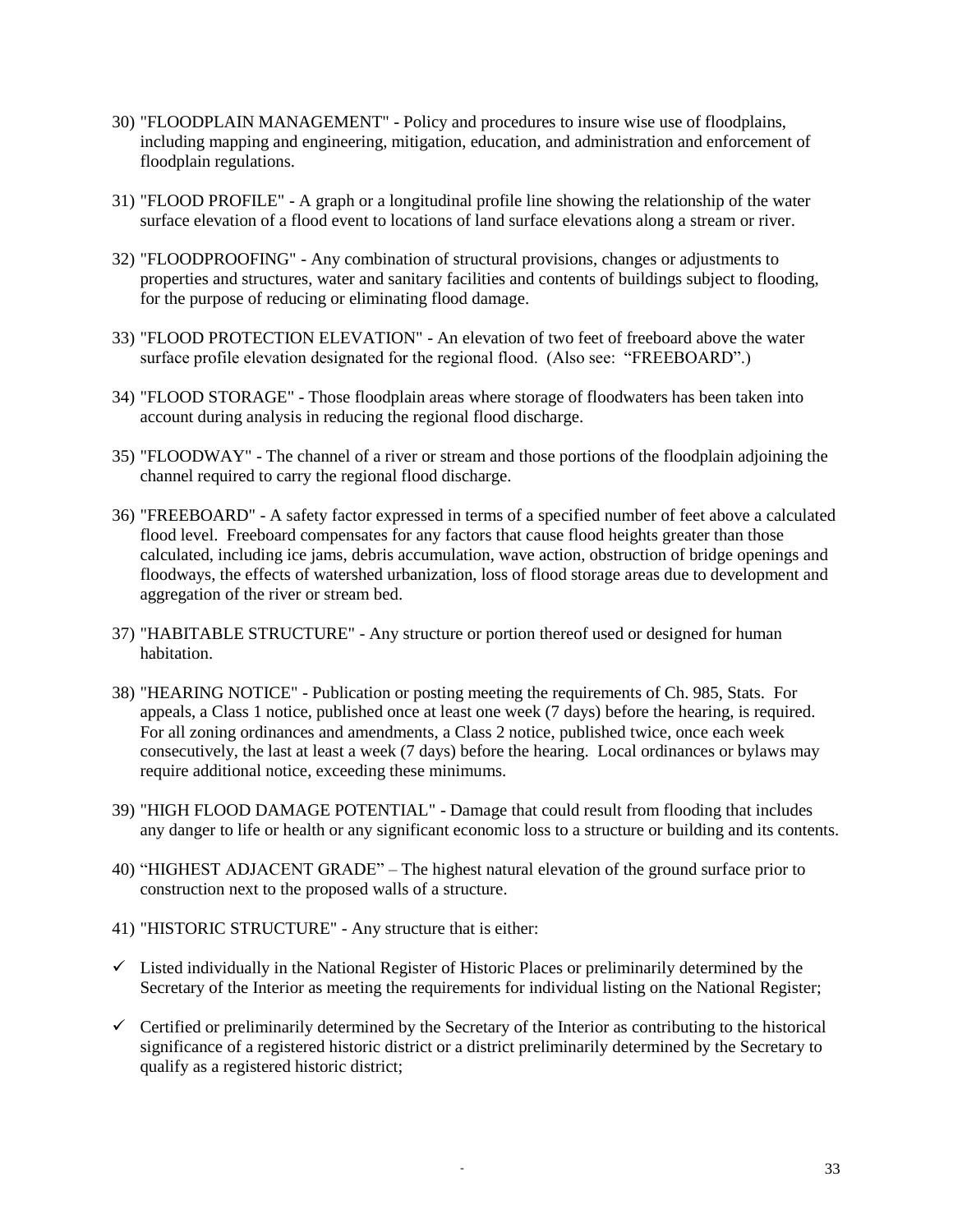- $\checkmark$  Individually listed on a state inventory of historic places in states with historic preservation programs which have been approved by the Secretary of the Interior, or
- $\checkmark$  Individually listed on a local inventory of historic places in communities with historic preservation programs that have been certified either by an approved state program, as determined by the Secretary of the Interior; or by the Secretary of the Interior in states without approved programs.
- 42) "INCREASE IN REGIONAL FLOOD HEIGHT" A calculated upward rise in the regional flood elevation, equal to or greater than 0.00 foot, based on a comparison of existing conditions and proposed conditions which is directly attributable to development in the floodplain but not attributable to manipulation of mathematical variables such as roughness factors, expansion and contraction coefficients and discharge.
- 43) "LAND USE" Any nonstructural use made of unimproved or improved real estate. (Also see "DEVELOPMENT".)
- 44) "LOWEST ADJACENT GRADE" Elevation of the lowest ground surface that touches any of the exterior walls of a building.
- 45) "LOWEST FLOOR" The lowest floor of the lowest enclosed area (including basement). An unfinished or flood resistant enclosure, usable solely for parking of vehicles, building access or storage in an area other than a basement area is not considered a building's lowest floor; provided that such enclosure is not built so as to render the structure in violation of the applicable non-elevation design requirements of 44 CFR 60.3.
- 46) "MAINTENANCE" The act or process of restoring to original soundness, including redecorating, refinishing, non structural repairs, or the replacement of existing fixtures, systems or equipment with equivalent fixtures, systems or structures.
- 47) "MANUFACTURED HOME" A structure transportable in one or more sections, which is built on a permanent chassis and is designed to be used with or without a permanent foundation when connected to required utilities. The term "manufactured home" includes a mobile home but does not include a "mobile recreational vehicle."
- 48) "MOBILE/MANUFACTURED HOME PARK OR SUBDIVISION" A parcel (or contiguous parcels) of land, divided into two or more manufactured home lots for rent or sale.
- 49) "MOBILE/MANUFACTURED HOME PARK OR SUBDIVISION, EXISTING" The preparation of additional sites by the construction of facilities for servicing the lots on which the manufactured homes are to be affixed. This includes installation of utilities, construction of streets and either final site grading, or the pouring of concrete pads.
- 50) "MOBILE RECREATIONAL VEHICLE" A vehicle which is built on a single chassis, 400 square feet or less when measured at the largest horizontal projection, designed to be self-propelled, carried or permanently towable by a licensed, light-duty vehicle, is licensed for highway use if registration is required and is designed primarily not for use as a permanent dwelling, but as temporary living quarters for recreational, camping, travel or seasonal use. Manufactured homes that are towed or carried onto a parcel of land, but do not remain capable of being towed or carried, including park model homes, do not fall within the definition of "mobile recreational vehicles."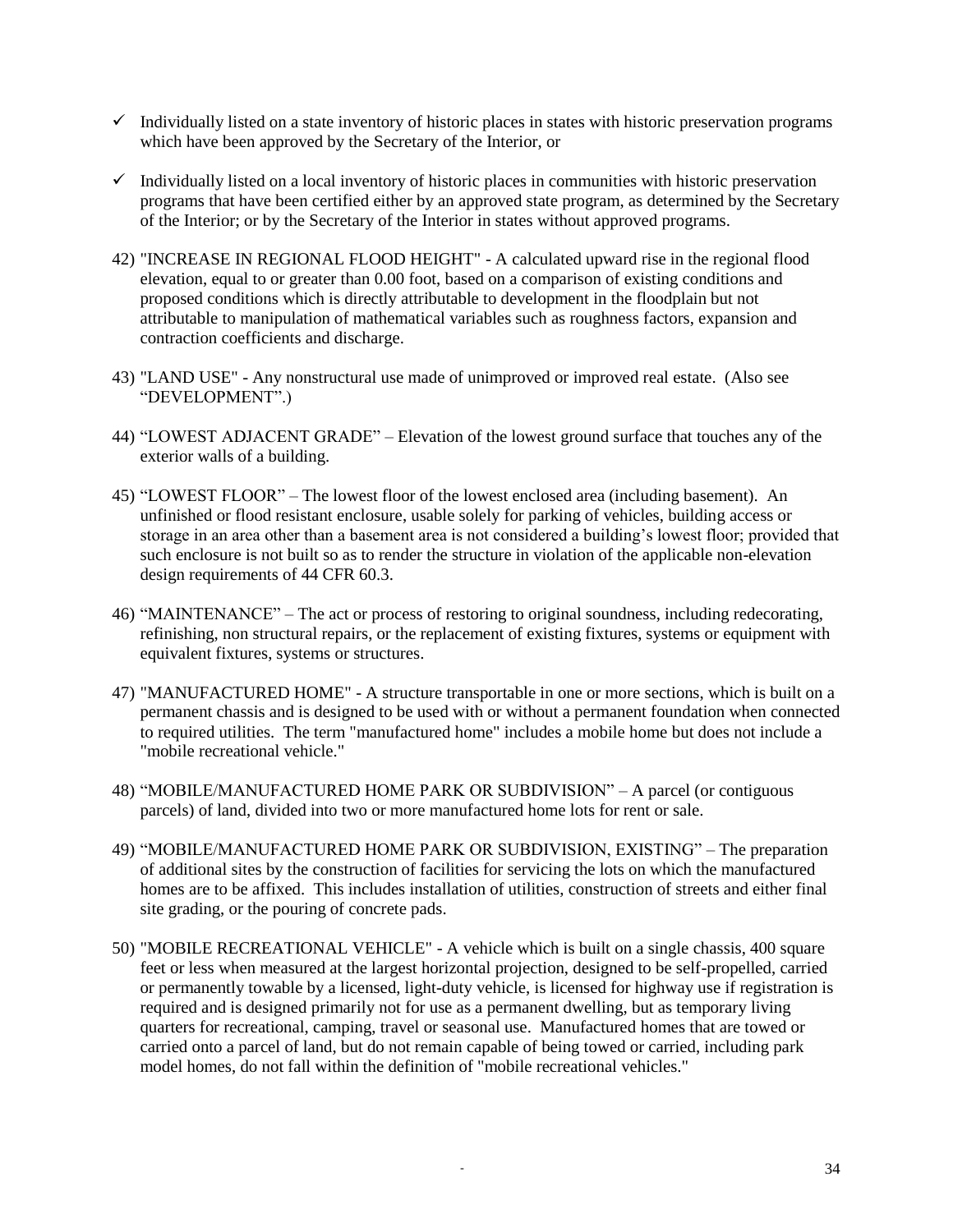- 51) "MODEL, CORRECTED EFFECTIVE" A hydraulic engineering model that corrects any errors that occur in the Duplicate Effective Model, adds any additional cross sections to the Duplicate Effective Model, or incorporates more detailed topographic information than that used in the current effective model.
- 52) "MODEL, DUPLICATE EFFECTIVE" A copy of the hydraulic analysis used in the effective FIS and referred to as the effective model.
- 53) "MODEL, EFFECTIVE" The hydraulic engineering model that was used to produce the current effective Flood Insurance Study.
- 54) "MODEL, EXISTING (PRE-PROJECT)" A modification of the Duplicate Effective Model or Corrected Effective Model to reflect any man made modifications that have occurred within the floodplain since the date of the effective model but prior to the construction of the project for which the revision is being requested. If no modification has occurred since the date of the effective model, then this model would be identical to the Corrected Effective Model or Duplicate Effective Model.
- 55) "MODEL, REVISED (POST-PROJECT)" A modification of the Existing or Pre-Project Conditions Model, Duplicate Effective Model or Corrected Effective Model to reflect revised or post-project conditions.
- 56) "MUNICIPALITY" or "MUNICIPAL" The county, city or village governmental units enacting, administering and enforcing this zoning ordinance.
- 57) "NAVD" or "NORTH AMERICAN VERTICAL DATUM" –Elevations referenced to mean sea level datum, 1988 adjustment.
- 58) "NGVD" or "NATIONAL GEODETIC VERTICAL DATUM" Elevations referenced to mean sea level datum, 1929 adjustment.
- 59) "NEW CONSTRUCTION" For floodplain management purposes, "new construction" means structures for which the start of construction commenced on or after the effective date of floodplain zoning regulations adopted by this community and includes any subsequent improvements to such structures. For the purpose of determining flood insurance rates, it includes any structures for which the "start of construction" commenced on or after the effective date of an initial FIRM or after December 31, 1974, whichever is later, and includes any subsequent improvements to such structures.
- 60) "NONCONFORMING STRUCTURE" An existing lawful structure or building which is not in conformity with the dimensional or structural requirements of this ordinance for the area of the floodplain which it occupies. (For example, an existing residential structure in the floodfringe district is a conforming use. However, if the lowest floor is lower than the flood protection elevation, the structure is nonconforming.)
- 61) "NONCONFORMING USE" An existing lawful use or accessory use of a structure or building which is not in conformity with the provisions of this ordinance for the area of the floodplain which it occupies. (Such as a residence in the floodway.)
- 62) "OBSTRUCTION TO FLOW" Any development which blocks the conveyance of floodwaters such that this development alone or together with any future development will cause an increase in regional flood height.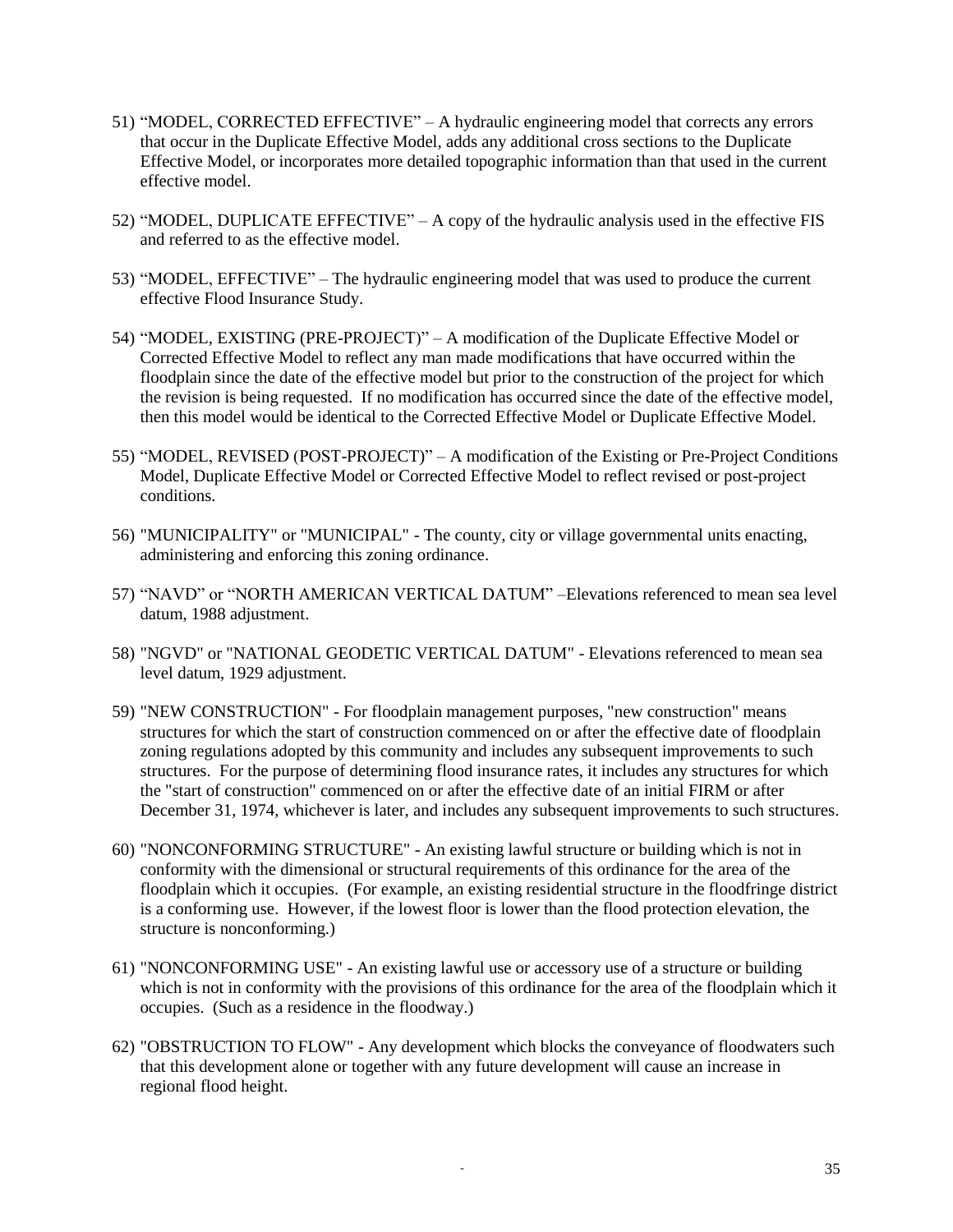- 63) "OFFICIAL FLOODPLAIN ZONING MAP" That map, adopted and made part of this ordinance, as described in s. 51-5(b), which has been approved by the Department and FEMA.
- 64) "OPEN SPACE USE" Those uses having a relatively low flood damage potential and not involving structures.
- 65) "ORDINARY HIGHWATER MARK" The point on the bank or shore up to which the presence and action of surface water is so continuous as to leave a distinctive mark such as by erosion, destruction or prevention of terrestrial vegetation, predominance of aquatic vegetation, or other easily recognized characteristic.
- 66) "PERSON" An individual, or group of individuals, corporation, partnership, association, municipality or state agency.
- 67) "PRIVATE SEWAGE SYSTEM" A sewage treatment and disposal system serving one structure with a septic tank and soil absorption field located on the same parcel as the structure. It also means an alternative sewage system approved by the Department of Safety and Professional Services, including a substitute for the septic tank or soil absorption field, a holding tank, a system serving more than one structure or a system located on a different parcel than the structure.
- 68) "PUBLIC UTILITIES" Those utilities using underground or overhead transmission lines such as electric, telephone and telegraph, and distribution and collection systems such as water, sanitary sewer and storm sewer.
- 69) "REASONABLY SAFE FROM FLOODING" Means base flood waters will not inundate the land or damage structures to be removed from the floodplain and that any subsurface waters related to the base flood will not damage existing or proposed buildings.
- 70) "REGIONAL FLOOD" A flood determined to be representative of large floods known to have occurred in Wisconsin. A regional flood is a flood with a one percent chance of being equaled or exceeded in any given year, and if depicted on the FIRM, the RFE is equivalent to the BFE.
- 71) "START OF CONSTRUCTION" The date the building permit was issued, provided the actual start of construction, repair, reconstruction, rehabilitation, addition, placement, or other improvement was within 180 days of the permit date. The actual start means either the first placement of permanent construction on a site, such as the pouring of slab or footings, the installation of piles, the construction of columns, or any work beyond initial excavation, or the placement of a manufactured home on a foundation. Permanent construction does not include land preparation, such as clearing, grading and filling, nor does it include the installation of streets and/or walkways, nor does it include excavation for a basement, footings, piers or foundations or the erection of temporary forms, nor does it include the installation on the property of accessory buildings, such as garages or sheds not occupied as dwelling units or not part of the main structure. For an alteration, the actual start of construction means the first alteration of any wall, ceiling, floor or other structural part of a building, whether or not that alteration affects the external dimensions of the building.
- 72) "STRUCTURE" Any manmade object with form, shape and utility, either permanently or temporarily attached to, placed upon or set into the ground, stream bed or lake bed, including, but not limited to, roofed and walled buildings, gas or liquid storage tanks, bridges, dams and culverts.
- 73) "SUBDIVISION" Has the meaning given in s. 236.02(12), Wis. Stats.